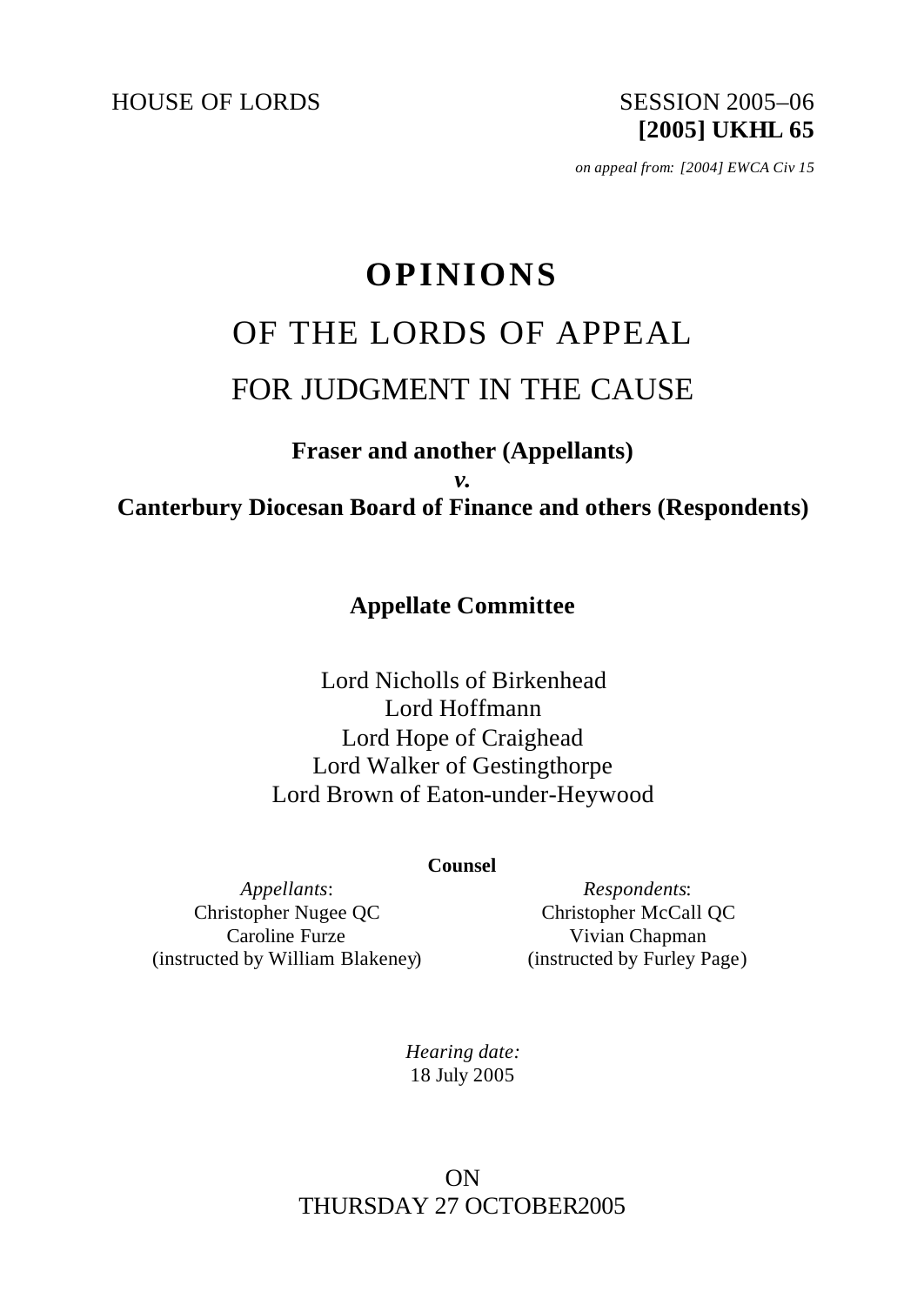#### **HOUSE OF LORDS**

#### **OPINIONS OF THE LORDS OF APPEAL FOR JUDGMENT IN THE CAUSE**

#### **Fraser and another (Appellants)** *v.* **Canterbury Diocesan Board of Finance and others (Respondents)**

#### **[2005] UKHL 65**

#### **LORD NICHOLLS OF BIRKENHEAD**

#### My Lords,

1. I have had the advantage of reading in draft the speeches of my noble and learned friends Lord Hoffmann and Lord Walker of Gestingthorpe. For the reasons they give, with which I agree, I would allow this appeal.

#### **LORD HOFFMANN**

My Lords,

2. By a deed dated 5 April 1866 Jane Mercer and Lewis Wigan conveyed land in Maidstone to trustees under the terms of the School Sites Act 1841 (4 & 5 Vict, c 38) on trust?

"to permit the said premises and all buildings thereon erected or to be erected to be forever hereafter appropriated and used as and for a school for the education of children and adults of the labouring manufacturing and other poorer classes in the Ecclesiastical District of Saint Philip Maidstone aforesaid and for no other purpose."

3. The deed went on to provide that the school should always be "in union with and conducted according to the principles and in furtherance of the ends and designs of the National Society for promoting the education of the poor in the principles of the Established Church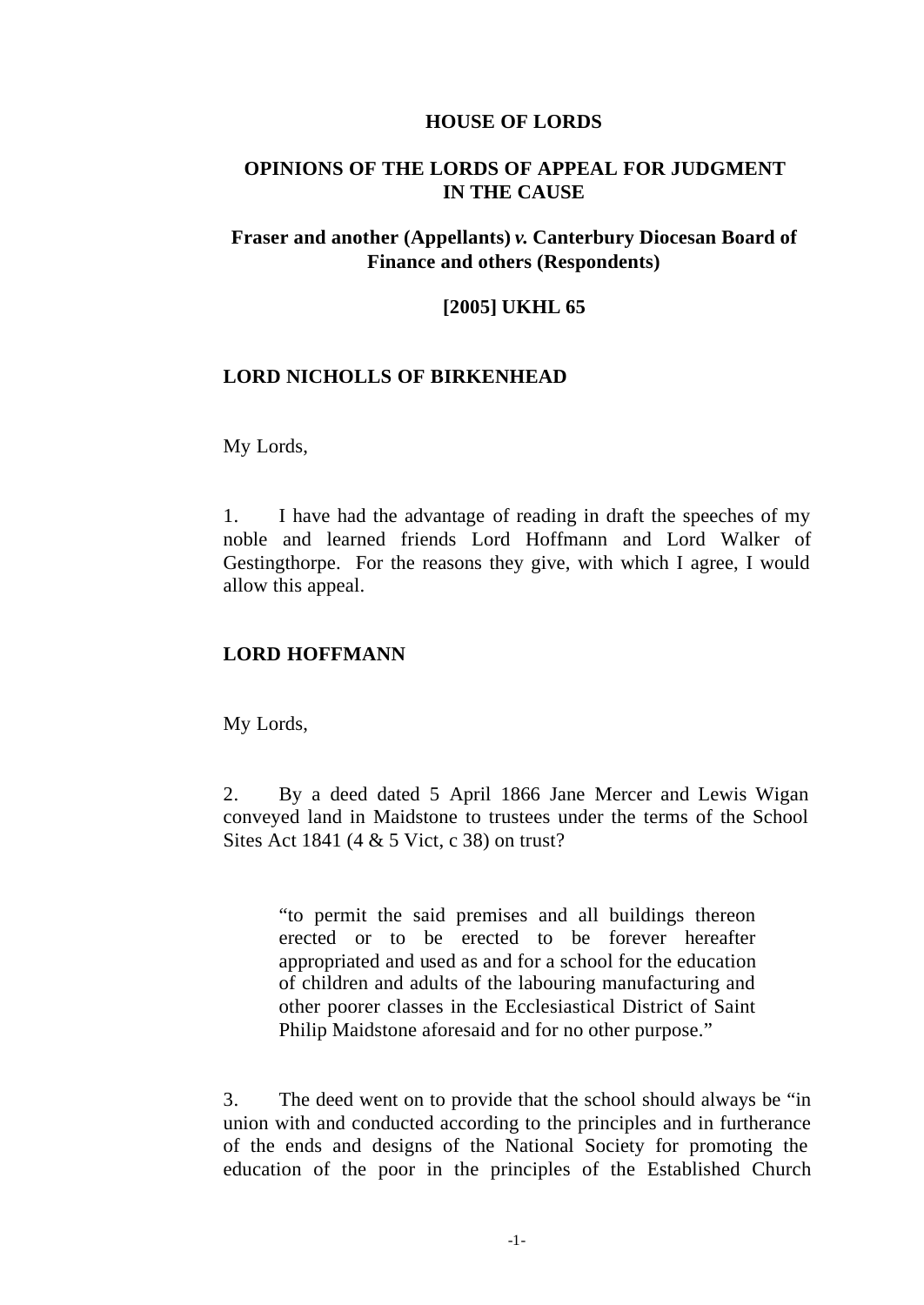throughout England and Wales". There followed detailed provisions for ensuring that the management of the school should always be in the hands of members of the Church of England. The Canterbury Diocesan Board of Finance ("the DBF") are successors in title to the original trustees.

4. Section 2 of the School Sites Act 1841 empowers both fee simple and more limited owners to grant in fee simple up to one acre of land?

"as a site for a school for the education of poor persons, or for the residence of the schoolmaster or schoolmistress, or otherwise for the education of such poor persons in religious and useful knowledge"

5. The section then goes on to provide that?

"upon the said land being so granted as aforesaid, or any part thereof, ceasing to be used for the purposes in this Act mentioned, the same shall thereupon immediately revert to and become a portion of the said estate held in fee simple or otherwise …"

6. The effect of this section was that if a reverter occurred but the trustees of the school remained in possession for 12 years, the title by reverter would usually become statute-barred: see *In re Ingleton Charity* [1956] Ch 585. Section 1 of the Reverter of Sites Act 1987 abolished the reverter of the freehold under the 1841 Act and substituted a trust for sale coming into existence when there would previously have been a reverter. The trustees of the school become trustees to hold the proceeds of sale for the persons who would previously have been entitled under the reverter. That prevented the trustees from acquiring a title by limitation because time does not run in favour of a trustee against his beneficiaries. But section 1(4) provided that the section conferred no rights upon any person as a beneficiary in relation to property in respect of which that person's claim was statute-barred before the Act came into force on 17 August 1987.

7. The school continued in operation until July 1995 when it was closed and the site sold. The appellants claim to be beneficiaries of the proceeds of sale under the statutory trusts created by section 1 of the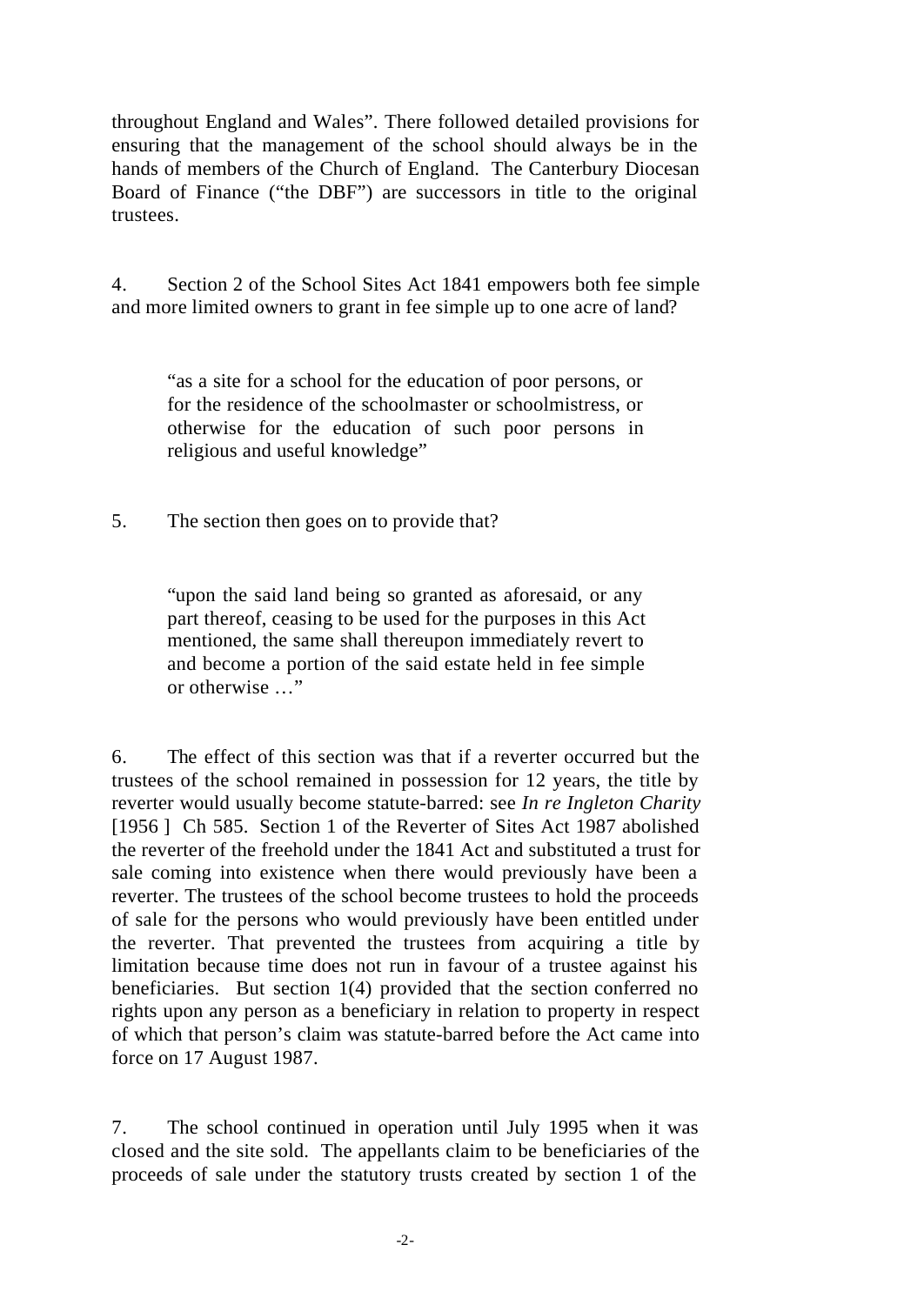1987 Act. They are assignees of the persons whom, as a result of genealogical investigation, they allege would have been entitled to the reverter under the 1841 Act.

8. The DBF claim that the title of the appellants is statute barred because the reverter occurred long before the school closed and in any event before 17 August 1975. The title was therefore already barred when the 1987 Act came into force. The DBF also dispute the appellants' paper title but a preliminary issue was directed to be tried upon whether the title was in any event statute-barred.

9. The ground upon which a reverter is alleged to have taken place is that the school had long ceased to be used for the "education of children and adults of the labouring manufacturing and other poorer classes in the Ecclesiastical District of Saint Philip Maidstone" in accordance with the trusts of the deed. The evidence adduced to support this claim consisted of extracts from the school log book which had been published in a commemorative booklet published in 1963, the school register from 1931 to 1944, rate books which showed the rateable values of houses given in the register as the addresses of children at the school and statement by Mr R C Harris, who attended the school between 1947 and 1950. All this evidence was admitted by consent and without crossexamination.

10. An inference which the judge drew from this evi dence was that some of the children had come from middle class streets of owner occupied houses. Mr Harris's father, who worked for the local electricity board, lived in such a street and owned his own house. A friend of his, whose father was a police inspector, came from a similar house. On the other hand, the rateable value of the house was not a sure guide to the affluence of the occupants because many appear to have been in multiple occupation or to have included shops. What could be said was that a mixed variety of children were admitted, some from very obviously poor backgrounds but some from more wealthy areas. From 1891 the school had been free for children over 3 (toddlers were then charged 1d a week) and there was no evidence that any child from the "labouring manufacturing and other poorer classes" had ever been refused entry.

11. The addresses in the register also showed during the period 1931- 1947 about 16% of the children lived outside the ecclesiastical district of St Philip.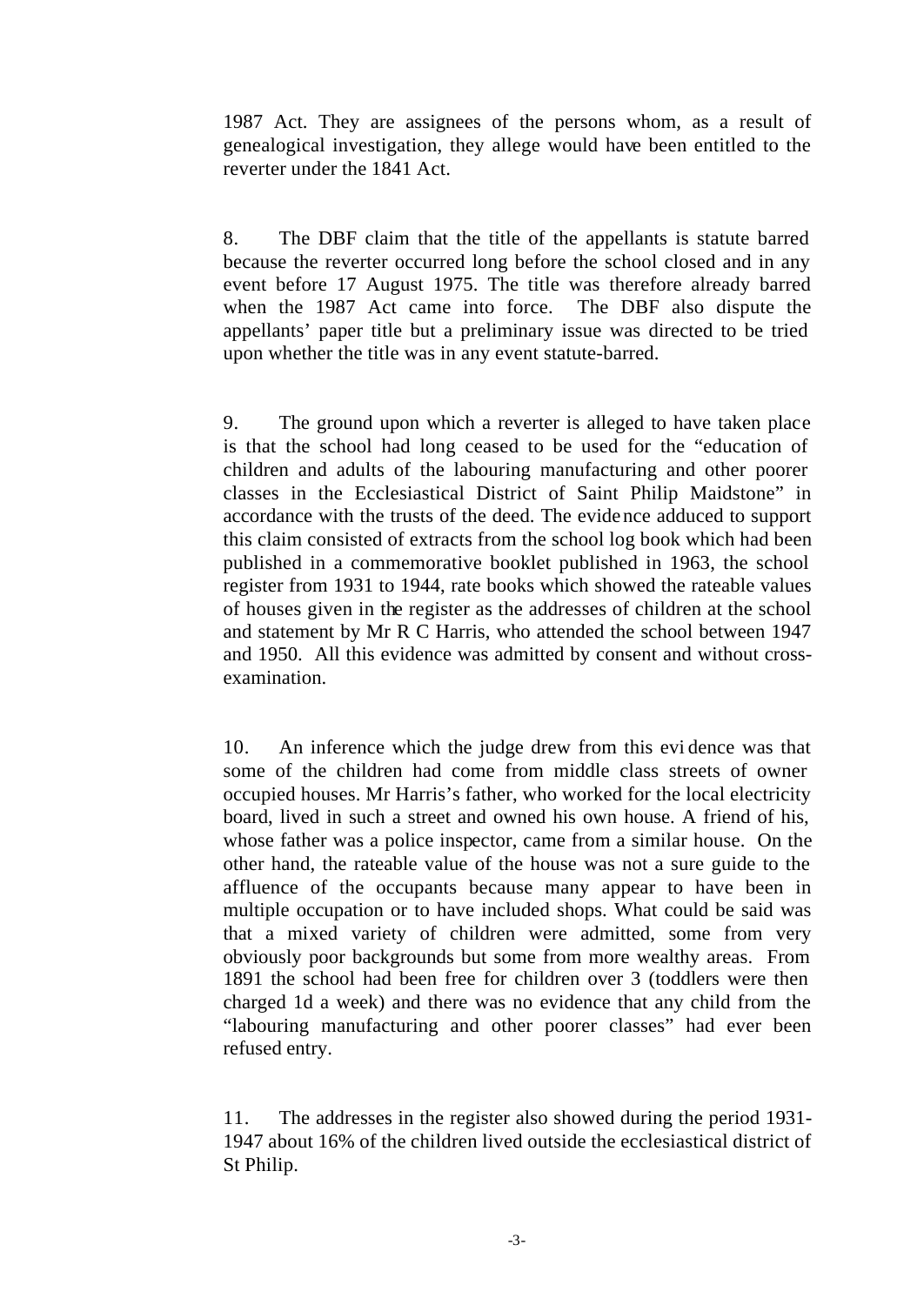12. On the basis of this evidence, the DBF says that by 1947 the purposes for which the land was being used had changed. Instead of being used for the purposes of a school for the children of the labouring manufacturing and other poorer classes in the ecclesiastical district of St Philip, it was being used as a school for any children, whatever their means or place of residence. That brought about a reverter.

13. The first question raised by this appeal is the meaning of the words "upon the said land…ceasing to be used for the purposes in this Act mentioned". Does it mean for one of the three purposes mentioned in the Act, that is to say, (1) the education of poor persons (2) the residence of the schoolmaster or schoolmistress, and (3) otherwise for the education of such poor persons in religious and useful knowledge; or does it mean for the purposes specified in the grant? These had of course to be within one or more of the three statutory purposes but could be a good deal narrower. For example, the purpose specified in this deed fell within the statutory category of "the education of poor persons" but was narrower in being confined to (1) persons in the ecclesiastical district of St Philip and (2) education in accordance with the principles of the National Society.

14. As a matter of language, I should have thought that there was no doubt about the matter. The Act says "the purposes in this Act mentioned". It does not say "the purposes in the deed of grant mentioned". The National Society, which promoted the 1841 Act, would have been well aware of the difference. Their standard form of grant specified that the purpose of the school was to be education in accordance with the principles of the Church of England. That was the form used in this case. But the purpose mentioned in the Act was education in general.

15. That does not mean that the restrictions in the deed could have no effect. They could be enforced in the same way as those in any other charitable trust. But a breach of those restrictions would not have the drastic consequence of causing a reverter.

16. The matter is not however free from authority. In *Attorney General v Shadwell* [1910] 1 Ch 92 the terms of the grant were for practical purposes identical with those in this case, save that the parish was Northolt. In 1907 the school was closed, another school having been opened by the local authority nearby. Thereafter the building was used only once a week for a Sunday school. The Board of Education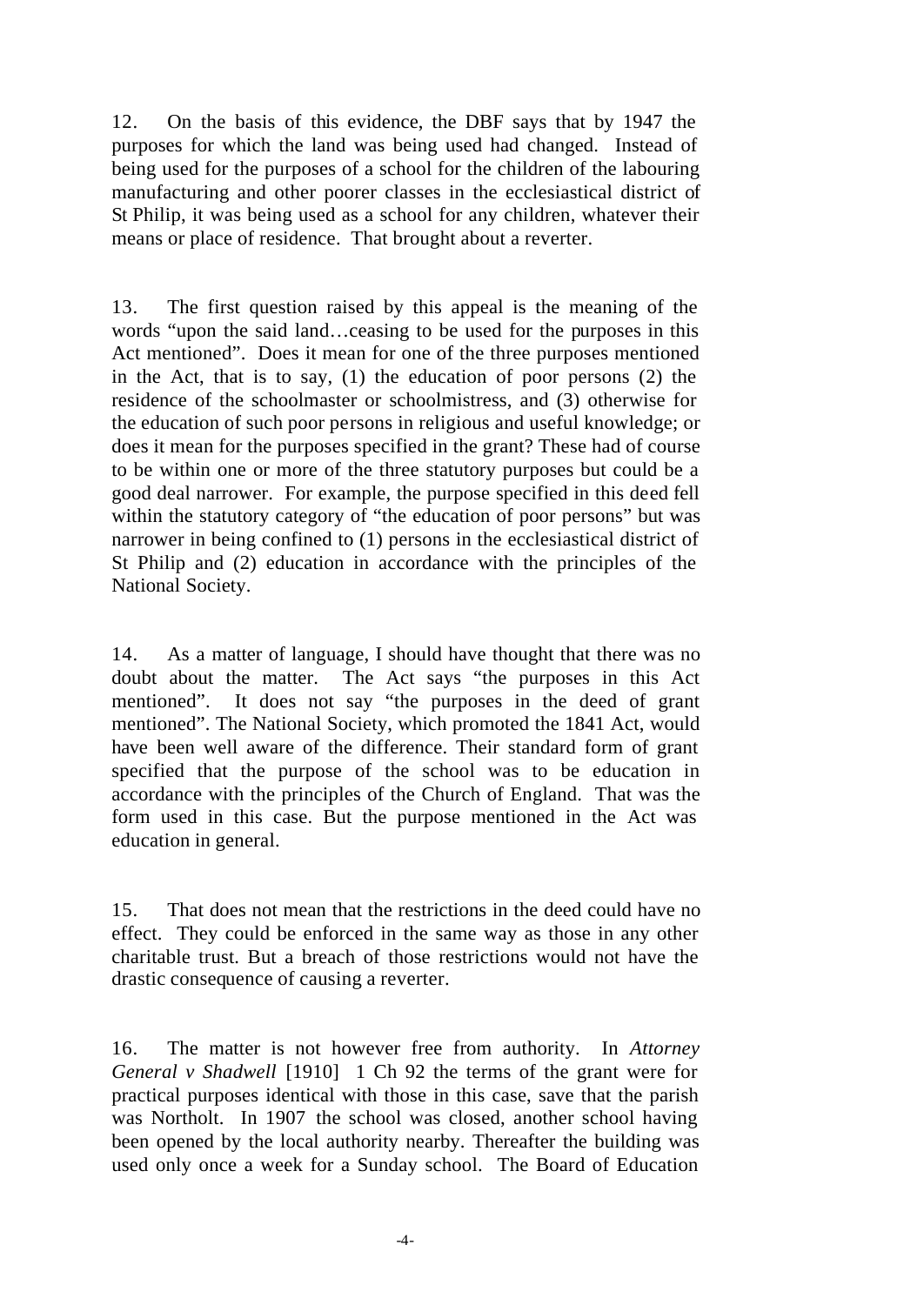contended that there had been no reverter because although the land was no longer being used for the general education of poor persons, use as a Sunday school provided them with "religious and useful knowledge". The argument, at p 96, of Mr Cave KC for the successor to the grantor was that a reverter occurred if the land ceased to be used for the statutory purpose chosen by the grantor. It did not matter that it was still being used for some other purpose which he could have chosen but did not:

"The provision for reverter means that the land is to revert if it ceases to be used for such of the purposes of the Act as are specified in the grant, namely, in this case, the first purpose only."

17. Warrington J accepted this argument. He said that the Act specified three purposes and that "the grantor may select his own purpose from amongst those three". In the judge's opinion, at p 99?

"you must read 'the purposes in this Act mentioned' as meaning such of those purposes as are applicable to the case in question"

and he went on to say:

"looking at the substance of the matter, as I consider I am bound to do, I must hold that the premises have ceased to be used for the purposes in the Act mentioned."

18. This case may be regarded as having glossed the statutory language. But it has stood without criticism for nearly a century and I would not cast any doubt upon it. It does not however assist the DBF. It does not say that the "purposes in the Act mentioned" means the purposes in the deed mentioned. It says that if the grantor has chosen one of the three statutory purposes and the land ceases to be used for that statutory purpose, a reverter is not avoided because it can still be used for one of the other two statutory purposes. But the argument for the appellants in this case is that until 1995 the land was continuously used for the statutory purpose chosen by the grantor, namely the education of poor persons. Accordingly it is said that even if there was a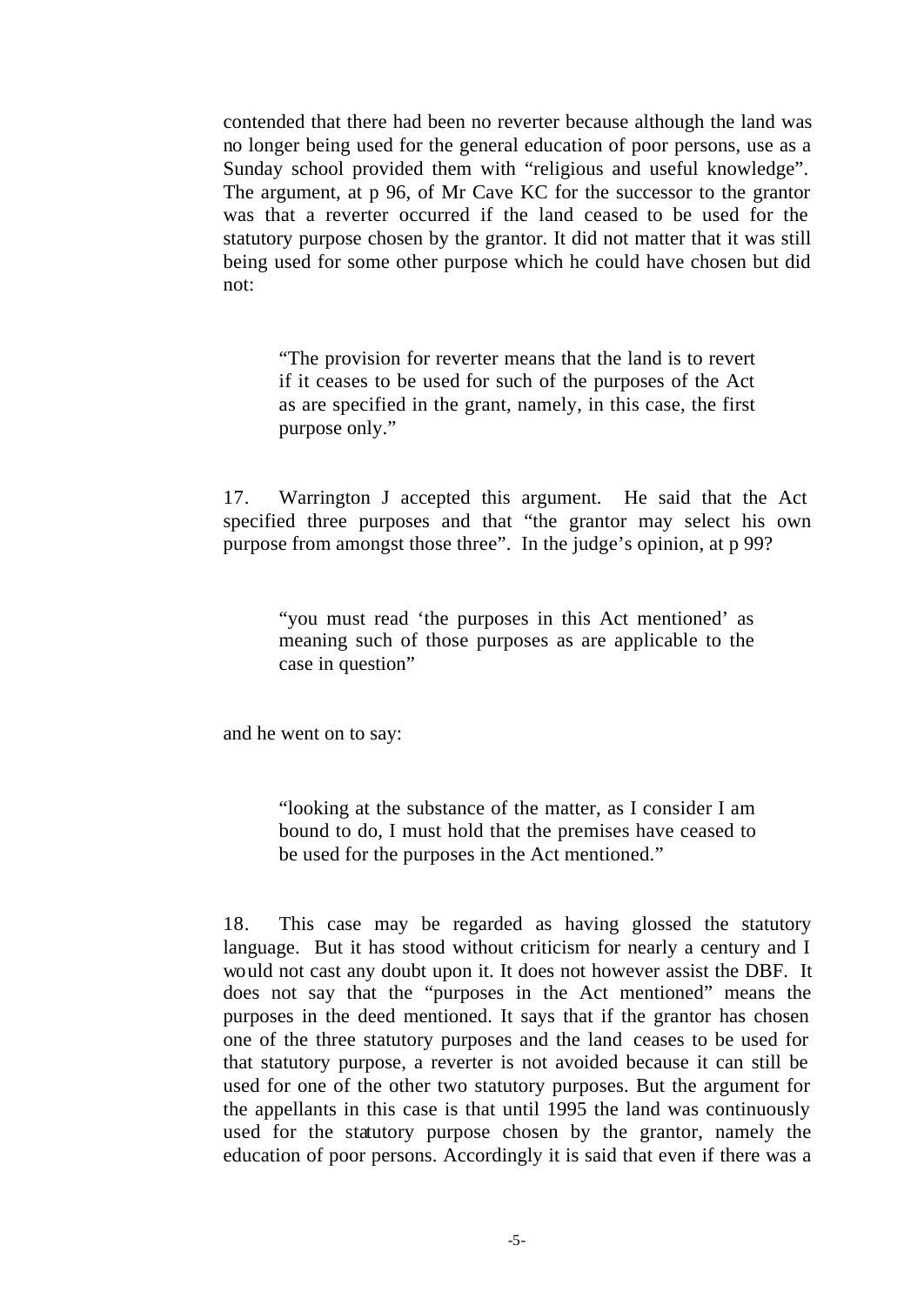breach of the trusts of the deed, there was no departure from the chosen statutory purpose.

19. The effect of *Shadwell's* case was considered by Rimer J in *Habermehl v Attorney General* [1996] EGCS 148. This involved another deed in terms virtually the same as those in *Shadwell* and this case, granting the land for use as a school for the education of poor persons in accordance with the principles of the National Society. In 1876 the school had become a "provided school" run by a School Board under the Education Act 1870. That meant that, by virtue of section 14(2) of the Act, no "religious catechism or religious formulary distinctive of any particular denomination" could be taught in the school. Teaching could therefore no longer be in accordance with the Anglican principles of the National Society. It was agreed by counsel on both sides that Warrington J had decided that the purposes mentioned in the Act meant the purposes mentioned in the deed. Given this concession, the decision of Rimer J that a reverter had taken place in 1876 was inevitable. But, for the reasons I have explained, I think that the concession was wrong.

20. No such concession was made in *Fraser v Canterbury Diocesan Board of Finance* [2001] Ch 669 where the Court of Appeal approved *Habermehl*. The judgment of Mummery LJ (at paras 27-35) says that Rimer J followed the "approach" of Warrington J in *Shadwell* and that his decision was correct. There is no further discussion. In my opinion the decision of the Court of Appeal on this point was wrong.

21. The question is then whether the evidence showed that during the period covered by the evidence the school had ceased to be used for the statutory purpose of educating poor persons. There was, as I have said, some evidence that the school had admitted some children who could not be described as poor persons. On the other hand, an indeterminate number of children undoubtedly were poor persons and there was nothing to show that any poor person seeking entry had been refused. In my opinion, this is insufficient material from which to draw the inference that the purpose of the school was no longer the education of poor persons. The admission of some children from better-off families is explicable on other grounds, for example, keeping up the numbers or income to make the school viable for the purpose of educating poor persons, or improving the education of poor persons by adding some children with a more literate home background or more demanding and articulate parents.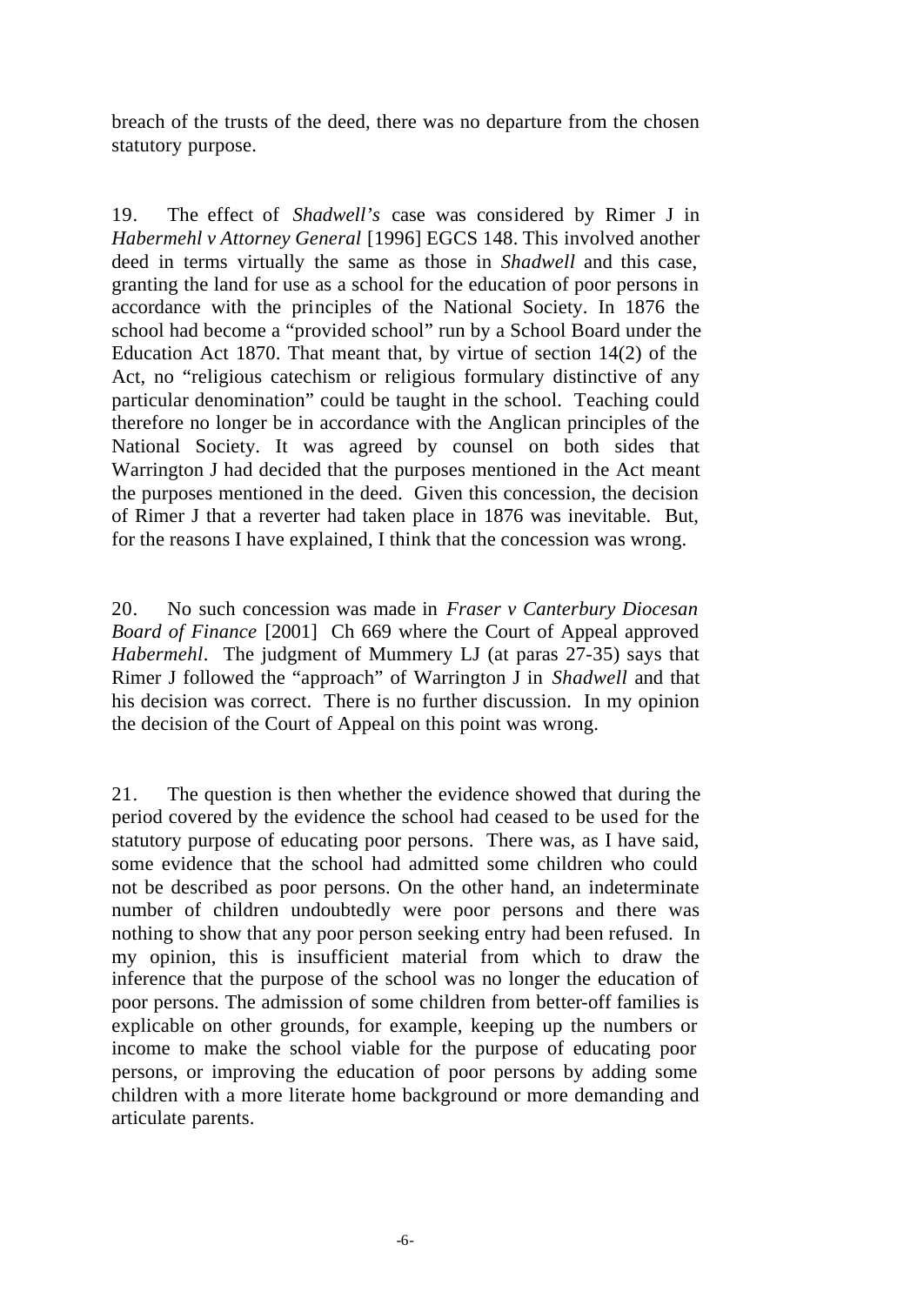#### 22. The judge found (in para 67) that?

"the way in which the school was run indicates that its purpose was to educate not merely qualifying persons, but others as well. In my judgment it was a breach of trust for the school to have adopted a policy of educating children who were not resident in the ecclesiastical district of St Philip and who were not from the relevant social classes."

23. The judge nevertheless held that the school continued to be used for the purposes specified in the deed. That was not inconsistent with it being used for other purposes as well. He therefore decided that the claimants' title was not statute-barred. The Court of Appeal reversed this decision. Arden LJ accepted a submission that the judge's finding in paragraph 67, which I have quoted above, was inconsistent with the school still being for the purpose of educating poor persons. A "policy" of also educating other children meant that the purpose was now different, even though some of the children who fell within the new class of objects might be poor.

24. I do not think that the evidence supported a finding that the trustees of the school had acted in breach of trust, let alone a finding that the purpose of the school had become different. If there was any material to explain why they had admitted middle-class children or children from outside the parish, it would have been peculiarly within the knowledge of the DBF, who were successors to the trustees. But there was no evidence of any kind. Mr McCall QC, who appeared for the DBF, submitted that an inference of a decision to change the objects of the school should be drawn simply from the numbers of children from the middle-classes or outside the parish. The latter was estimated at 16% and the former were not quantified. I do not think that the DBF are entitled to ask the court to assume that their predecessors must have acted in breach of trust when other inferences such as I have suggested, consistent with a proper performance of their duties as trustees, can reasonably be drawn. As Mr Christopher Nugee QC said in reply, the school until it closed was a school which educated the poor of the parish of St Philip. There is no evidence inconsistent with the school having been used for that purpose.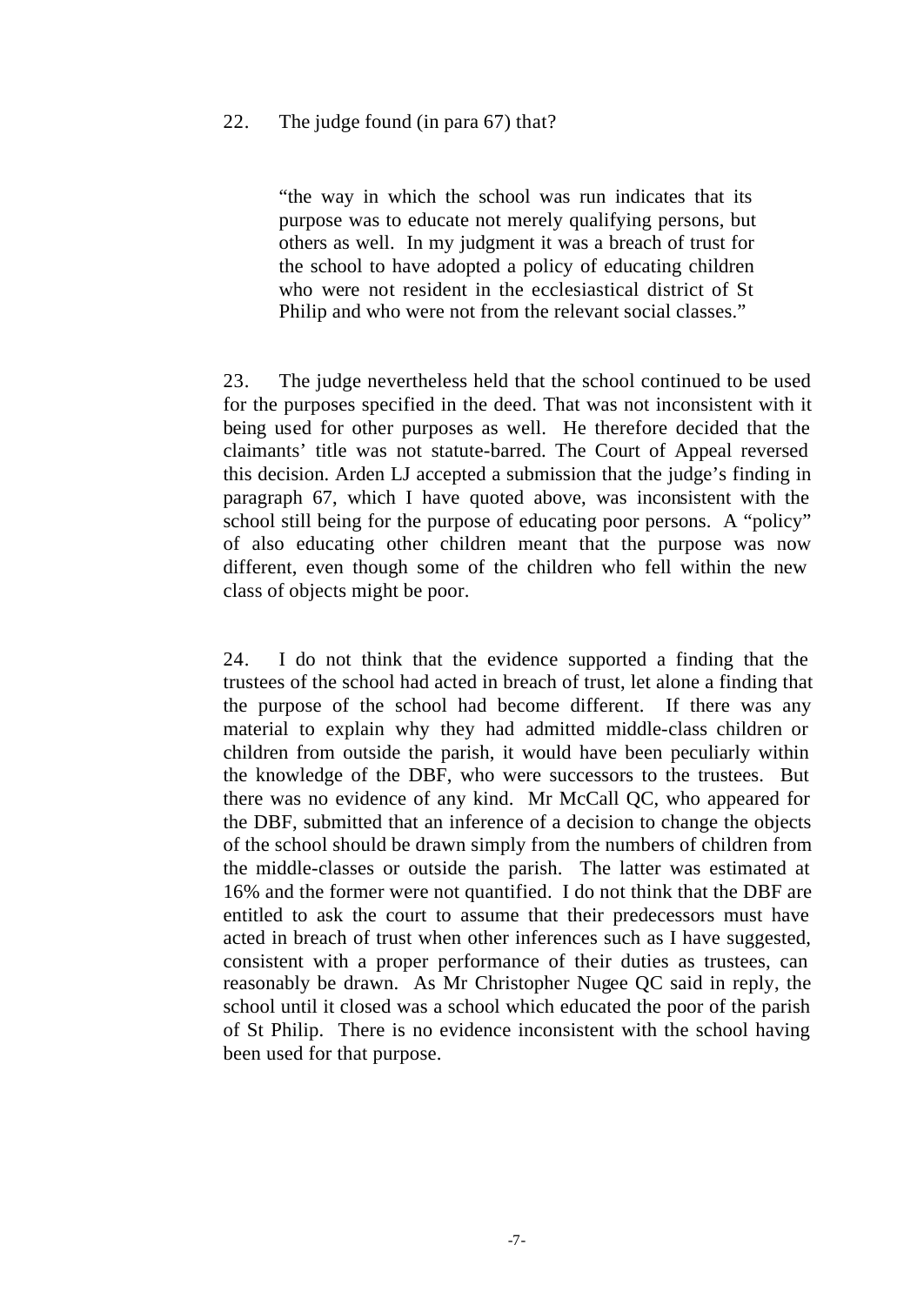For these reasons and those to be given by my noble and learned friend Lord Walker of Gestingthorpe, which I have had the privilege of reading in draft, I would allow the appeal and restore the answer which the judge gave to the preliminary issue.

#### **LORD HOPE OF CRAIGHEAD**

My Lords,

25. I have had the advantage of reading in draft the speeches of my noble and learned friends Lord Hoffmann and Lord Walker of Gestingthorpe. I agreed with them, and for the reasons that they have given I would allow the appeal and make the order proposed by Lord Walker.

#### **LORD WALKER OF GESTINGTHORPE**

My Lords,

*The School Sites Acts*

26. This appeal is concerned with a grant made under the School Sites Act 1841 ("the 1841 Act"). That statute is still in force (though its operation has been affected by the Reverter of Sites Act 1987) and it has produced a good deal of litigation. This is the first appeal on the 1841 Act which comes to be decided by your Lordships' House (*Attorney-General v Price* was compromised during the hearing: [1914] AC 20).

27. The 1841 Act enables a grant of land (not exceeding one acre) to be made in favour of trustees for educational purposes identified in section 2:

" … as a site for a school for the education of poor persons, or for the residence of the schoolmaster or schoolmistress, or otherwise for the purposes of the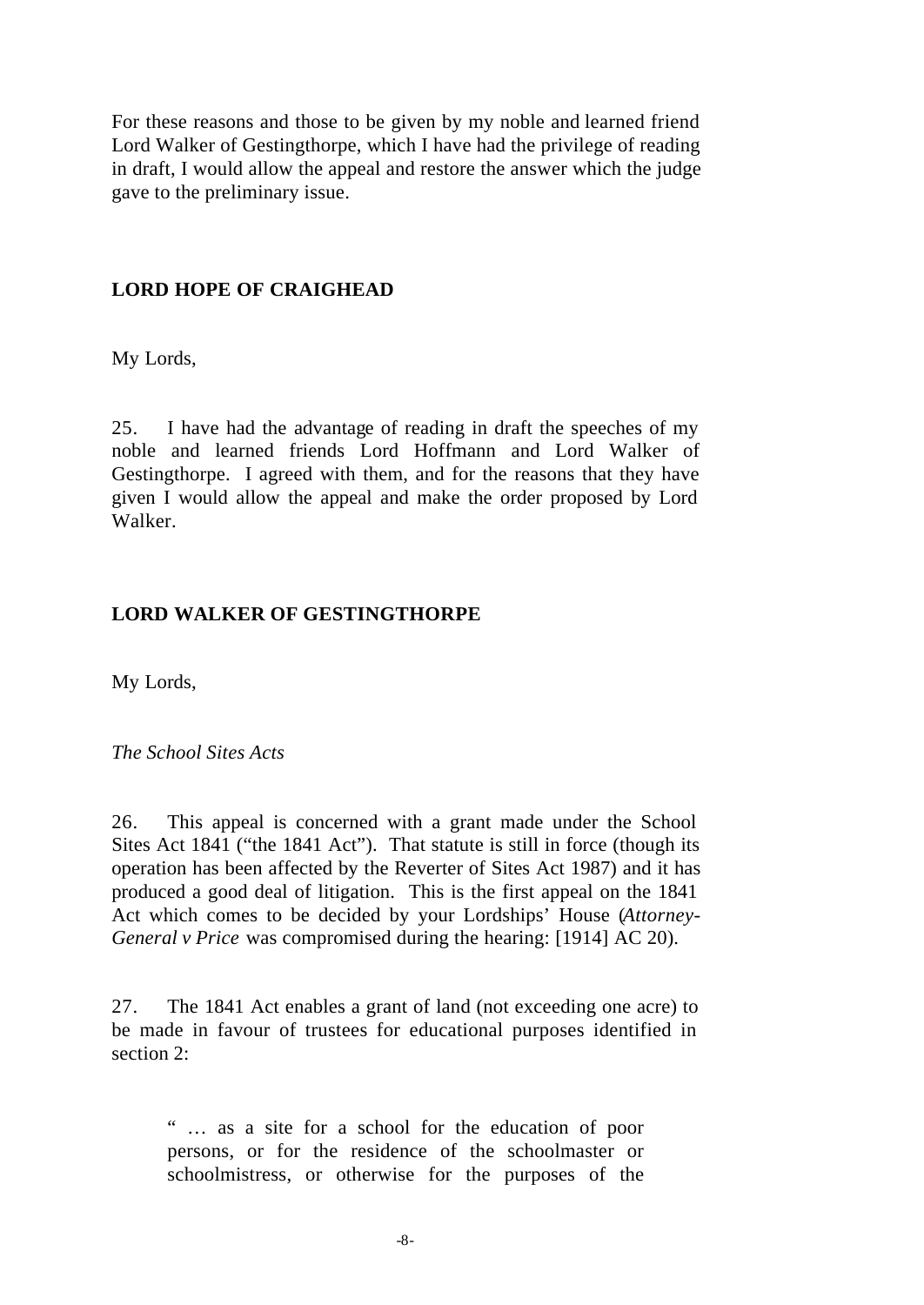education of such poor persons in religious and useful knowledge"

The most striking feature of the 1841 Act, and the one which has given rise to most litigation, is the statutory reverter in the third proviso to section 2:

"Provided also, that upon the said land so granted as aforesaid, or any part thereof, ceasing to be used for the purposes in this Act mentioned, the same shall thereupon immediately revert to and become a portion of the said estate held in fee simple or otherwise, or of any manor or land as aforesaid, as fully to all intents and purposes as if this Act had not been passed, anything herein contained to the contrary notwithstanding."

28. This provision for reverter (not found in the School Sites Act 1836, which was repealed by the 1841 Act) was intended to encourage landowners, and especially limited owners interested in settled land, to make use of the powers conferred by the 1841 Act. This was explained by Sir Wilfrid Greene MR in *In re Cawston's Conveyance and the School Sites Act 1841* [1940] Ch 27, 33-34:

"One can see that the provision with regard to reverter would have been and no doubt was considered by the Legislature to be a very useful encouragement to charitably minded persons, particularly if they were the owners of an estate or life tenants of a settled estate, to make grants for purposes such as these, because such persons might very well be satisfied to have the village school built upon the family estate, but would strongly object to the site on which such a school had been built being diverted later on to other purposes; therefore, as I have said, that proviso as to reverter must have been a very valuable encouragement, because landowners by reason of it were thus enabled to ensure that the site should be used in perpetuity for school purposes, or, if it ceased to be used for school purposes, that they would get it back. The common sense of that is obvious."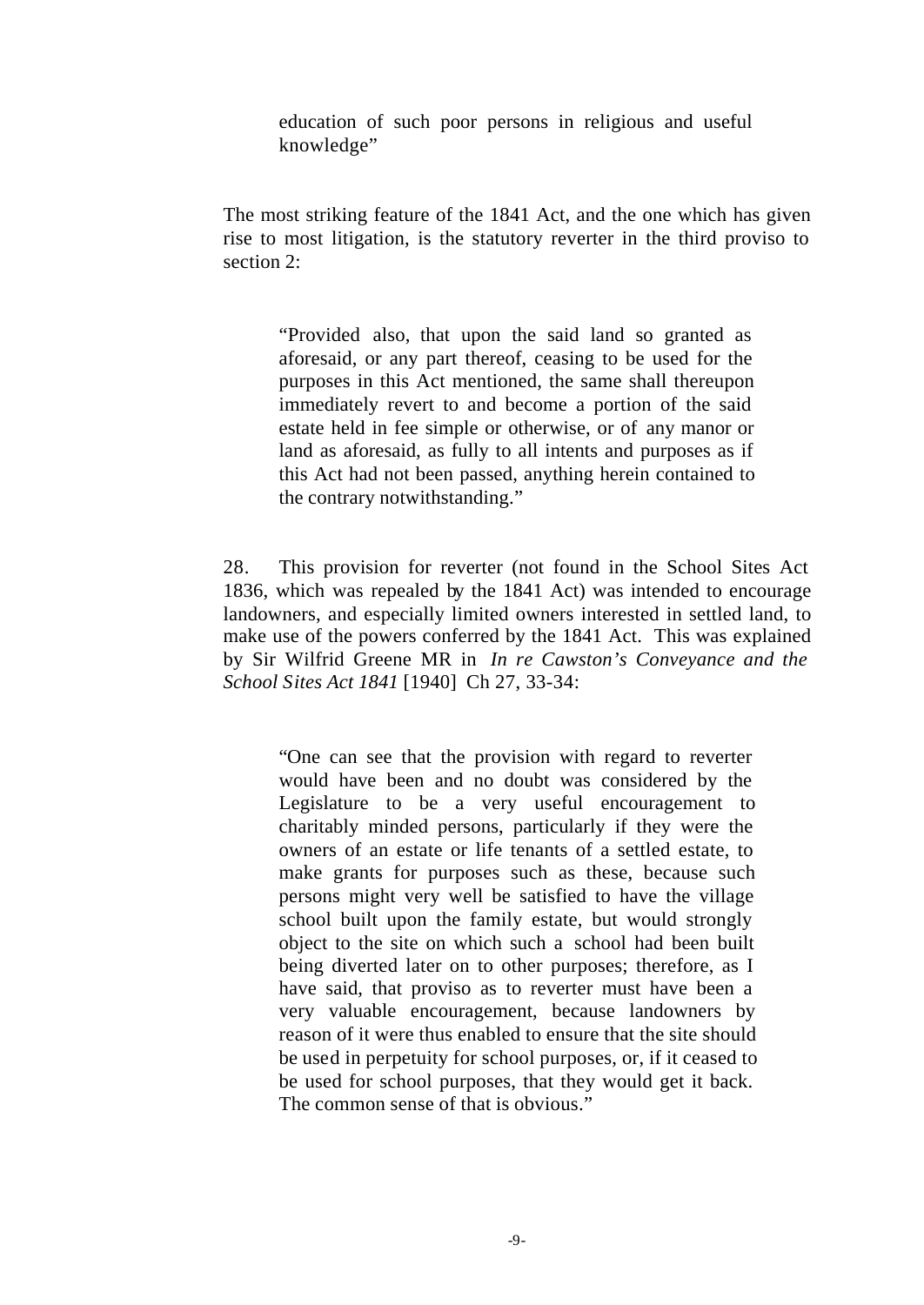This general statutory intention is not in dispute, though it should be noted that the effectiveness of the encouragement may have been reduced, if the grantor directed his mind to it, by a statutory power of sale conferred by section 14 of the 1841 Act.

29. The historical background to the 1841 Act and the facts directly relevant to this appeal reflect the slow and sometimes contentious development of universal elementary education in this country over two centuries. At the beginning of the  $19<sup>th</sup>$  century the general state of education was very bad. Many grammar schools, founded for poor students, had become fee-paying schools for children of the gentry or the professional classes. The children of the poor often received little or no education, even at an elementary level. A number of voluntary societies, almost all with a strong religious affiliation, were founded in order to improve the education of the children of the poor. The largest and best known of these, strongly affiliated to the Church of England, was (by its full name) the National Society for Promoting the Education of the Poor in the Principles of the Established Church throughout England and Wales ("the National Society"), which was incorporated by Royal Charter in 1817, with the Archbishop of Canterbury for the time being as its president. Societies of this sort attracted a certain amount of jocularity even from contemporaries, including Dickens (especially in the grotesque characters of Mrs Jellyby and Mrs Pardiggle in *Bleak House*) and they were no doubt suffused, to a present-day observer, by a great deal of class-consciousness and condescension; but they achieved something at a time when Parliament had taken no effective measures towards universal elementary education.

30. The National Society raised large sums by subscription and made grants in favour of schools in which children were to be instructed (in addition to reading, writing and arithmetic) in holy scripture and in the liturgy and catechism of the established church (see *National Society v School Board of London* (1874) 18 Eq 608, 609). Its aim was to have such a school in every parish in the country (many of the authorities refer to village schools, but often the educational need was even greater in rapidly-growing urban centres). There was no reference to the Church of England in section 2 of the 1841 Act (only a general reference to "the education of such poor persons in religious and useful knowledge"). This was in contrast to section 3 of the School Sites Act 1836 (6 & 7 Guil IV c 70) (repealed by the 1841 Act); section 3 had referred to education in the Christian principles of the established church, and had actually identified the National Society as a potential grantee.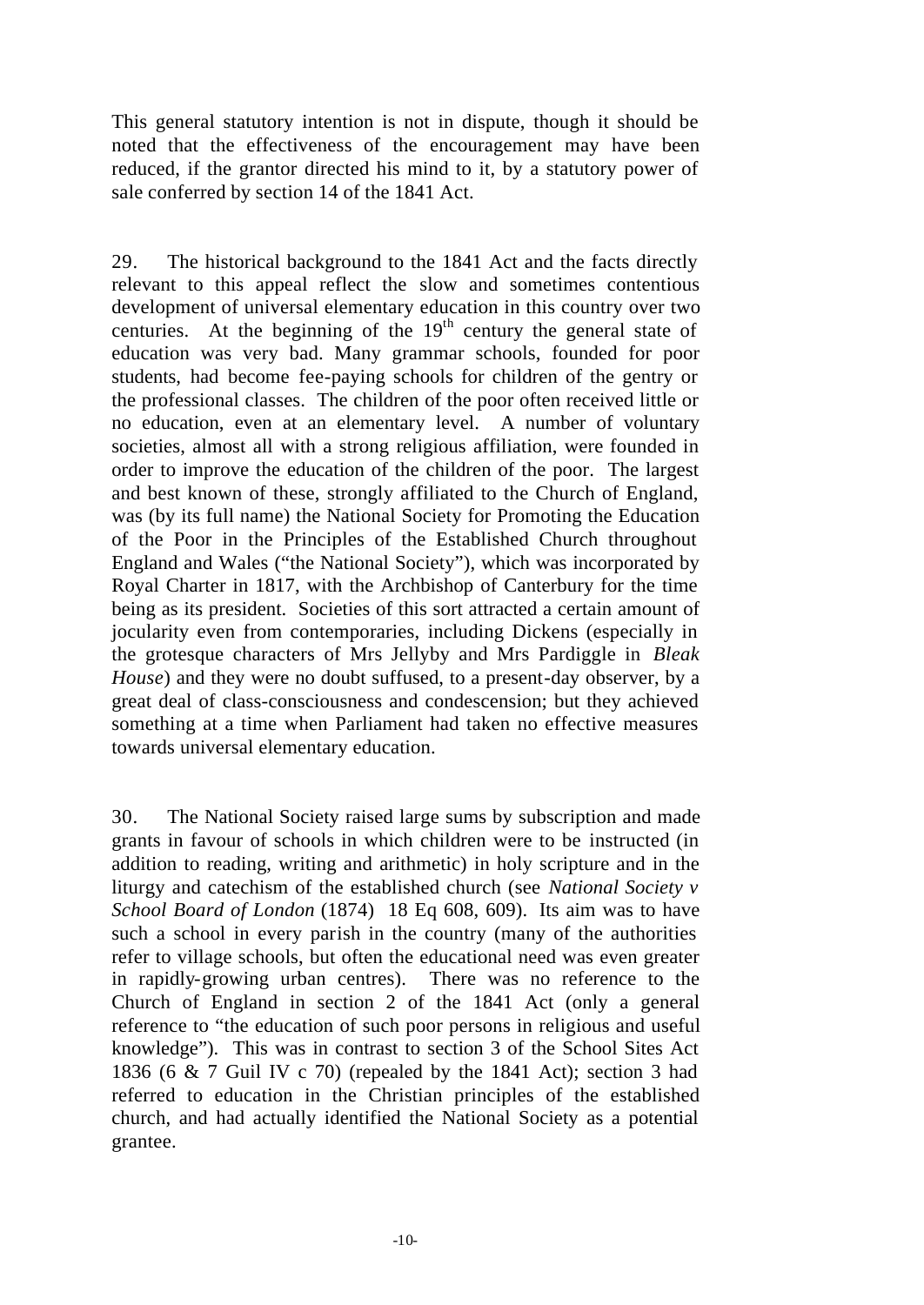31. The relatively secular character of section 2 of the 1841 Act did not reflect the fact that at first the National Society and similar Church of England or free-church societies were economically the driving force of the new voluntary schools. Section 10 of the 1841 Act provided an optional form of grant, the habendum of which (with its original parentheses) was as follows:

"To hold unto and to the Use of the said and his *or* their [Heirs, *or* Executors, *or* Administrators, *or* Successors,] for the Purposes of the said Act, and to be applied as a Site for a School for Poor Persons of and in the Parish of and for the Residence of the Schoolmaster [*or* Schoolmistress] of the said School [*or for other Purposes of the said School*], and for no other Purpose whatever; such School to be under the Management and Control of [*set forth the Mode in which and the Persons by whom the School is to be managed, directed, and inspected*]."

In practice the National Society required schools which it was proposing to support to be established by a fuller standard form of grant which provided for inspections (a requirement if the school was to be eligible for grants of public funds which were available after 1839 from the Privy Council's Committee on Education) and requiring the children to be educated in accordance with the principles of the National Society that is, the principles of the Church of England.

#### *St Philip's School, Maidstone*

32. All these points are illustrated by the history of the school to which this appeal relates. It came to be known as St Philip's Church of England Primary School, Melville Road, Maidstone. It opened in 1863 in premises which it did not own, but in 1866 it acquired those premises (by purchase for £265 from the trustees of the will of Mr John Mercer) and some adjoining land (by gift from Mr John Monkton), and these together formed the site for a new school building, which opened in February 1867. It was in continuous use from then until July 1995, when it closed permanently.

33. The two pieces of land were conveyed to the school trustees (the Minister and Chapel Wardens of St Philip, Maidstone) by a single deed dated 5 April 1866. It was expressed to be made under the authority of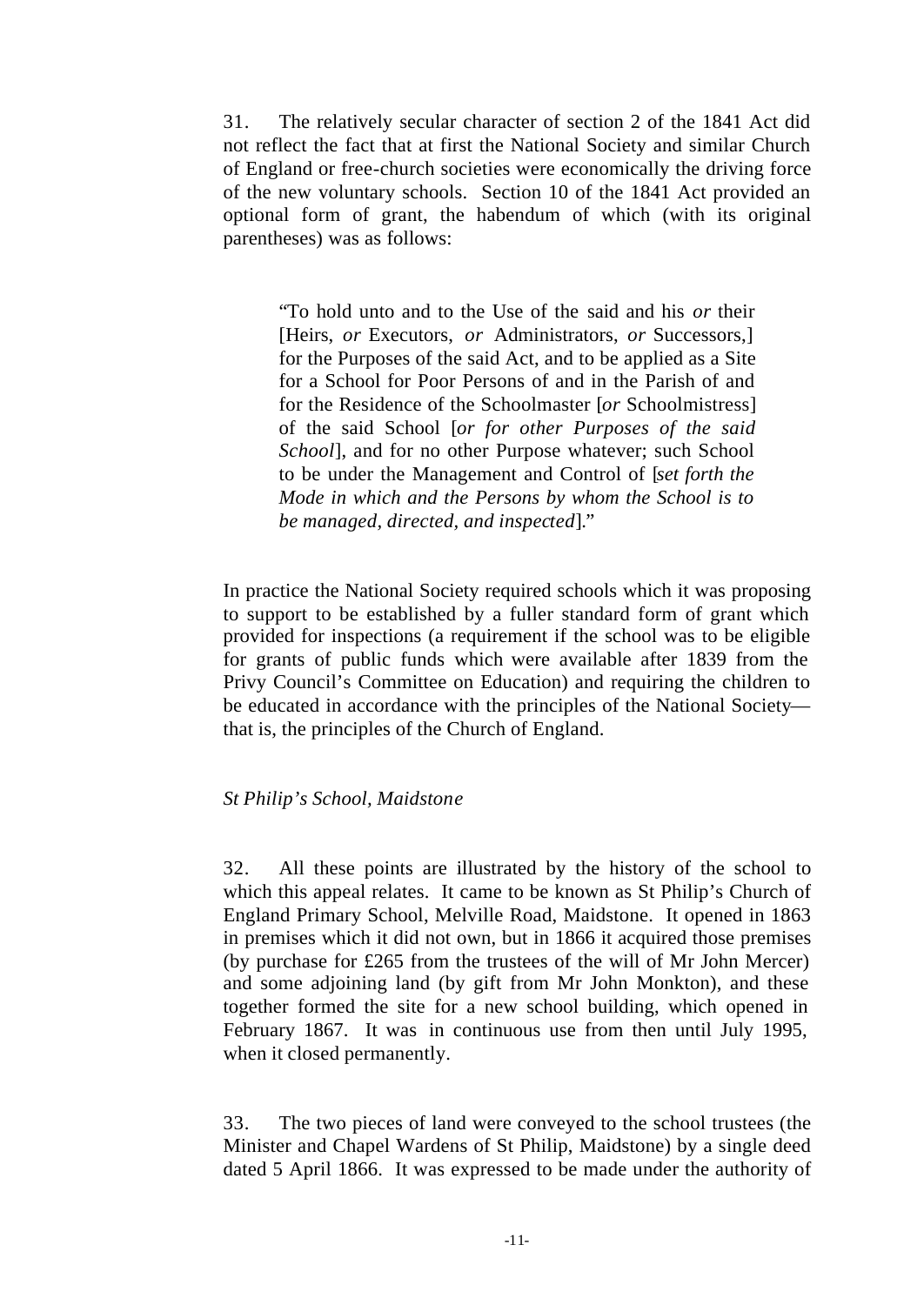the 1841 Act and the School Sites Act 1844 (7 & 8 Vict, C 37) (which made minor amendments, not now material, to the 1841 Act). The habendum of the grant was as follows:

"To hold the same unto and to the use of the said Minister and Chapel Wardens their successors and assigns [subject as to part of the land to certain covenants] upon trust to permit the said premises and all buildings thereon erected or to be erected to be forever hereafter appropriated and used as and for a school for the education of children and adults of the labouring manufacturing and other poorer classes in the Ecclesiastical District of St Philip, Maidstone aforesaid and for no other purpose."

This was followed by a direction as to the school being open to official inspection (a requirement for a Privy Council grant) and a further direction that the school should,

"always be in union with and conducted according to the principles and in furtherance of the National Society."

There were detailed provisions for the school to be controlled by a committee, with the principal officiating minister of the parish acting as chairman. Members of the committee were required to subscribe at least £1 a year to the charity; to be members of the Church of England; and to live in or near the parish.

34. The trusts of the deed were therefore narrower than the statutory pattern in two respects. They were framed exclusively in terms of the first of the three statutory purposes ("a school for the education of poor persons"), and they required the children's education to be in accordance with the principles of the Church of England.

35. A few years after the school was established, Parliament passed the Elementary Education Act 1870 (39  $&$  40 Vict, c 79) ("the 1870 Act"). This statute was the first step towards the provision of elementary education for all children at public expense. It set up school boards with the duty of providing public elementary schools. Section 14 prohibited religious teaching distinctive of any particular denomination being given in a public elementary school which was provided (as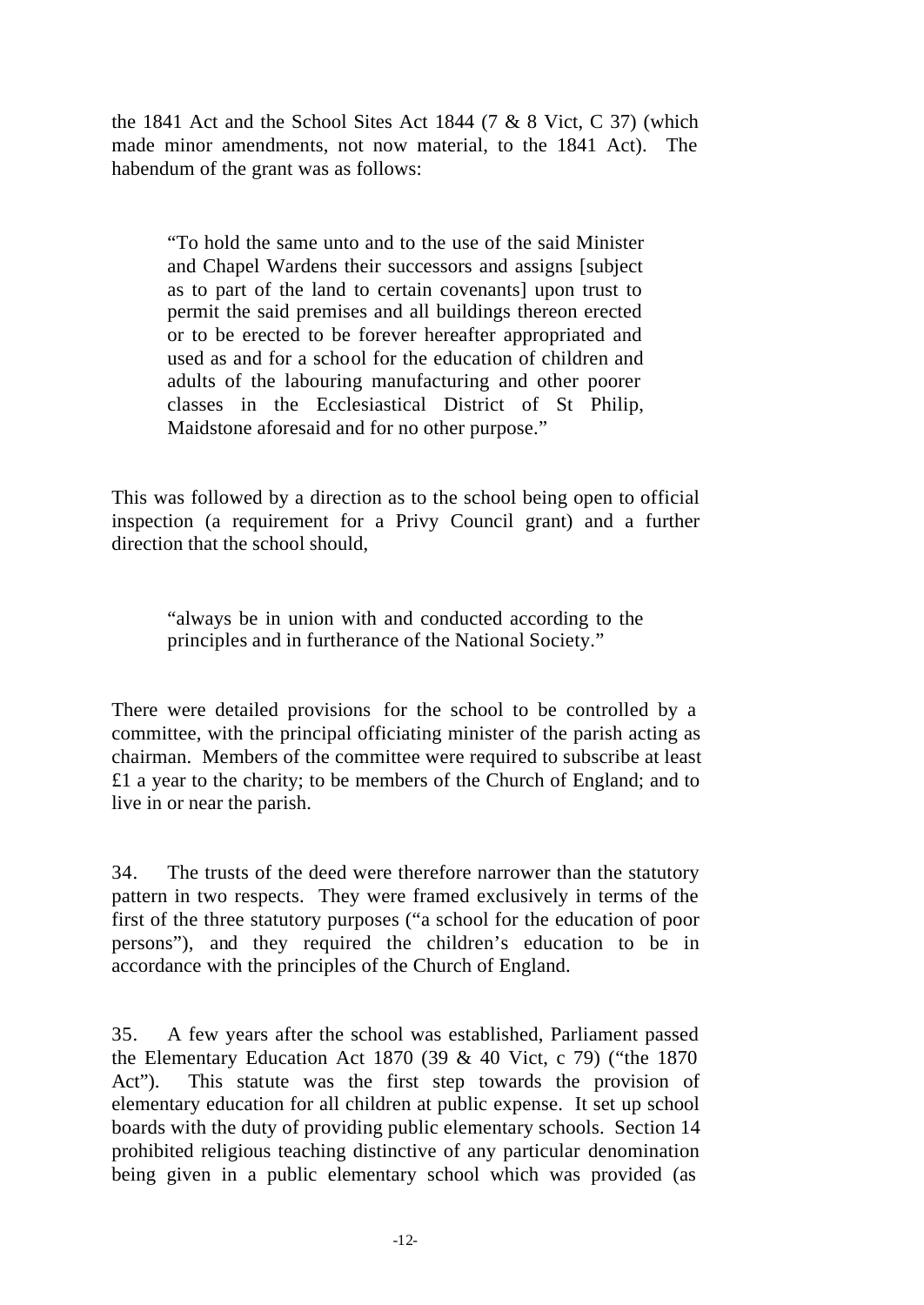opposed to being merely maintained) by a school board. Section 23 empowered managers of existing elementary schools to transfer their schools to their local school board, which could agree to assume responsibility for the school. Many schools supported by the National Society or other voluntary societies were in difficult financial circumstances, and their managers sometimes decided to transfer their school to the school board, despite the prohibition on religious teaching of a denominational character. This naturally upset the National Society, but (as was established by *National Society v School Board of London* (1874) 18 Eq 608) it had no remedy apart from making representations to the Education Department. *National School v School Board of London* is a useful source of background information but is not directly relevant to the issues in this appeal, since the committee managing St Philip's school did not exercise the power conferred by section 23 of the 1870 Act. The school remained a Church of England school in the voluntary sector. It became a public elementary school under the Education Act 1902, which replaced school boards by local education authorities and brought within its scope elementary schools maintained (although not provided) by local education authorities. Under the Education Act 1944 the school became a voluntary controlled school.

36. Over the years, however, there were changes in the characteristics (in point of residence and social class) of children who attended the school. These changes were the subject of some documentary evidence and written witness statements (on which there was no crossexamination) before the judge. I will address this evidence in a little more detail later on, but it is common ground that although throughout the life of the school the majority of the pupils were resident in the parish and came from families which could properly be described as poor, some were resident outside the parish (the average figure between 1931 and 1947 was about 16%) and some came from parts of Maidstone where the residents were relatively prosperous.

37. Under a scheme made in 1952 the title to the school premises was vested in the respondent the Canterbury Diocesan Board of Finance ("the Board of Finance"). There was a reorganisation of parishes in 1972 but it is common ground that it does not affect this appeal.

38. Following on a Law Commission report (Cmnd 8410, published in 1981) on Rights of Reverter, Parliament enacted the Reverter of Sites Act 1987 ("the 1987 Act"). This makes various amendments to the law, some of which have since been modified in technical respects by the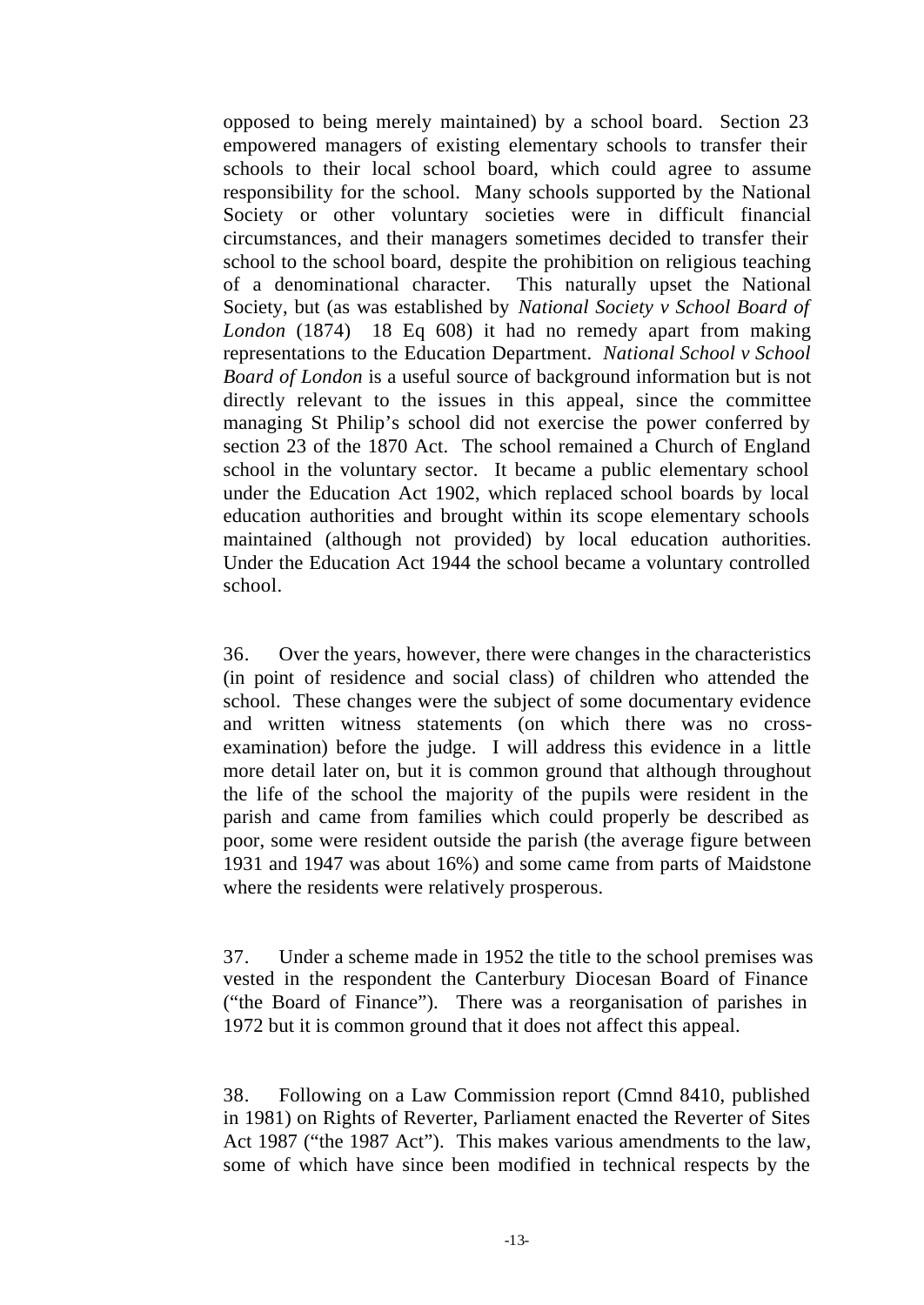Trusts of Land and Appointment of Trustees Act 1996. The most farreaching change (made by section 1 of the 1987 Act) was that rights of reverter under the School Sites Acts (and some other comparable statutes) were abolished and replaced by a trust for sale in favour of the persons who (but for the 1987 Act) would be entitled under the reverter (but without entitling them to occupation of the land). This had several important consequences which are not spelled out explicitly in the 1987 Act. The trustees can make a good title to the land (as they did when the school was sold in 1995 for about £125,000). Since trustees cannot acquire title by adverse possession against their beneficiaries, the beneficiaries' rights (if subsisting on 17 August 1987, when the statute came into force) cannot after that date be extinguished by adverse possession. But they may be extinguished by a Charity Commissioners' Scheme or a Ministerial Order under provisions in sections 2 to 5 of the 1987 Act. The details are not relevant, because by section 1(4) of the 1987 Act it confers no rights on any beneficiary whose claim has been statute-barred before 17 August 1987. The only issue in this appeal is whether there was a reverter followed by a period of 12 years' adverse possession completed before 17 August 1987. The evidence suggests that if there was a reverter, it would most probably have occurred during the first half of the 20th century; but the critical cut-off date is 17 August 1975. That is the date which (after the claimants had commenced Part 8 proceedings on 25 October 2001) was specified in the Master's Order dated 28 January 2002 directing a preliminary issue:

"Whether the ownership of the site of St Philip's Church of England Primary School, Melville Road, Maidstone, Kent, reverted pursuant to the third proviso to section 2 of the School Sites Act 1841 before 17 August 1975, ie more than 12 years before the commencement of the Reverter of Sites Act 1987."

39. The appellants are genealogists who are assignees, no doubt for value, of the equitable interests of the persons now interested, by testate or intestate succession, in the estates of John Mercer and John Monkton. But Mr McCall QC (for the Board of Finance) did not suggest that this had any bearing on the legal strength of their claims. Indeed he chivalrously refrained from drawing any attention to this aspect of the matter; but it is apparent from the papers before the House.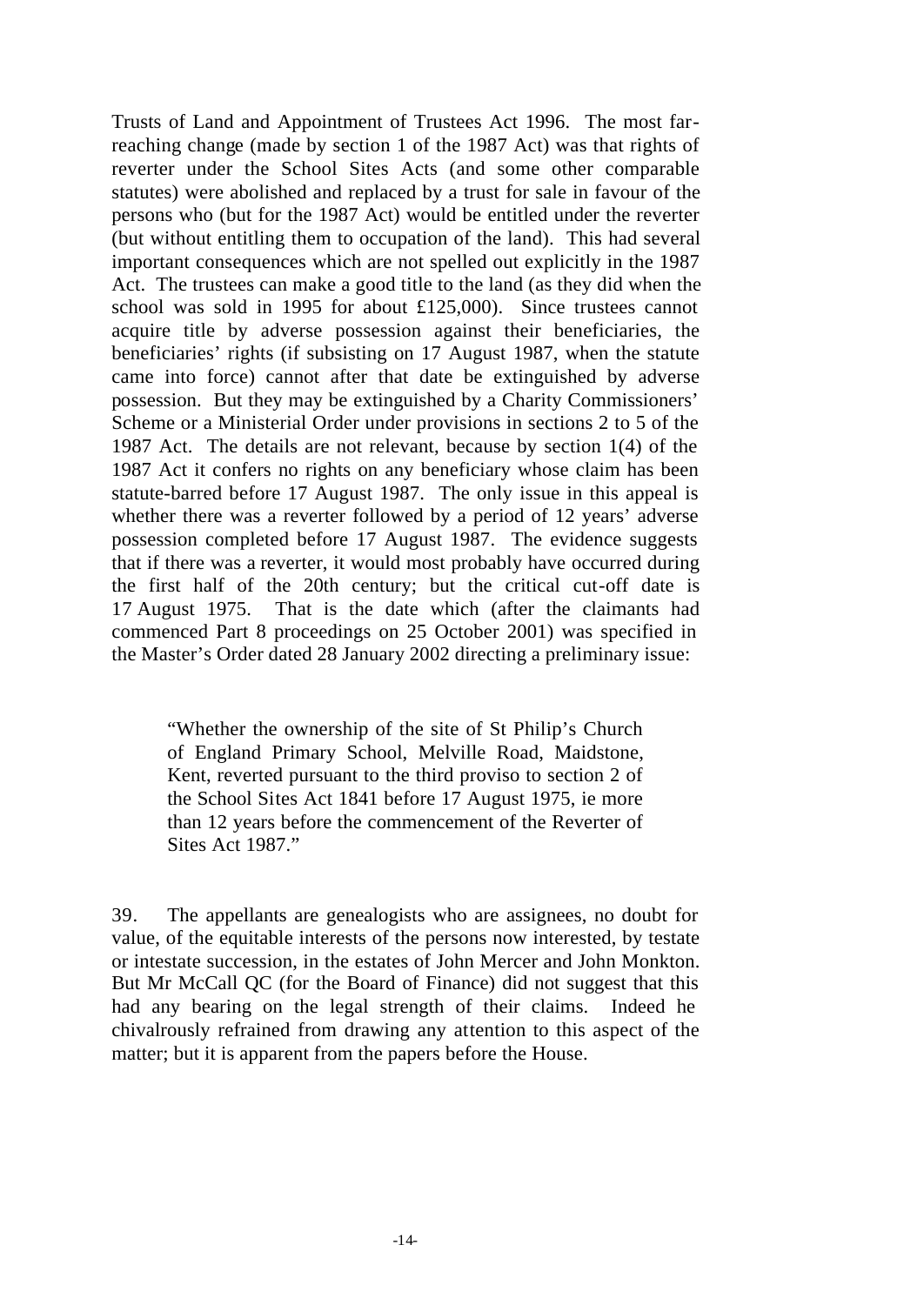40. The order directing a preliminary issue also directed standard disclosure "if required," but it was not required. The documentary evidence voluntarily provided by the Board of Finance included extracts from a "logbook" chronicling events in the life of the school; the (meticulously kept) school register for the period between 1931 and 1947; and extracts from rate-books (which provided some tenuous evidence of the prosperity of different parts of Maidstone). There was a witness statement from Mr R C Harris, who was a pupil at the school between 1947 and 1950.

41. The judge (Lewison J) summarised the effect of the evidence in paras 44 and 45 of his judgment as follows:

"An analysis of the school registers for 1931 to 1947 shows that the children came from a variety of housing stock. Some came from what were, historically, middleclass streets of owner-occupied houses. Mr Harris lived in one such street, and his father, who worked for the local electricity board, owned his own house. An examination of the Maidstone rate-books for this period shows that some of the children lived in houses with high rateable values. I was shown photographs of some of these houses which were plainly comfortable and relatively spacious houses. However, further analysis by Mr Neil Fraser demonstrated that many of the higher rated houses appeared to have been in multiple occupation and others of them may well have been highly rated because the hereditament also included a shop. In the case of those children who lived in hereditaments including a shop, they may have been the children of 'tradesmen', who were specifically mentioned in the 1851 Act, but not in the conveyance.

Mr Harris said in his evidence that the former parish of St Philip contains a variety of housing including premises which belonged to the local authority and premises in and around Stone Street, Maidstone which would certainly have been occupied by the poorer classes. He, however, lived in a 'better class area', as did a friend of his, who also attended St Philip's and was the son of a police inspector. He concluded that, having looked at the register, there were clearly a mixed variety of pupils being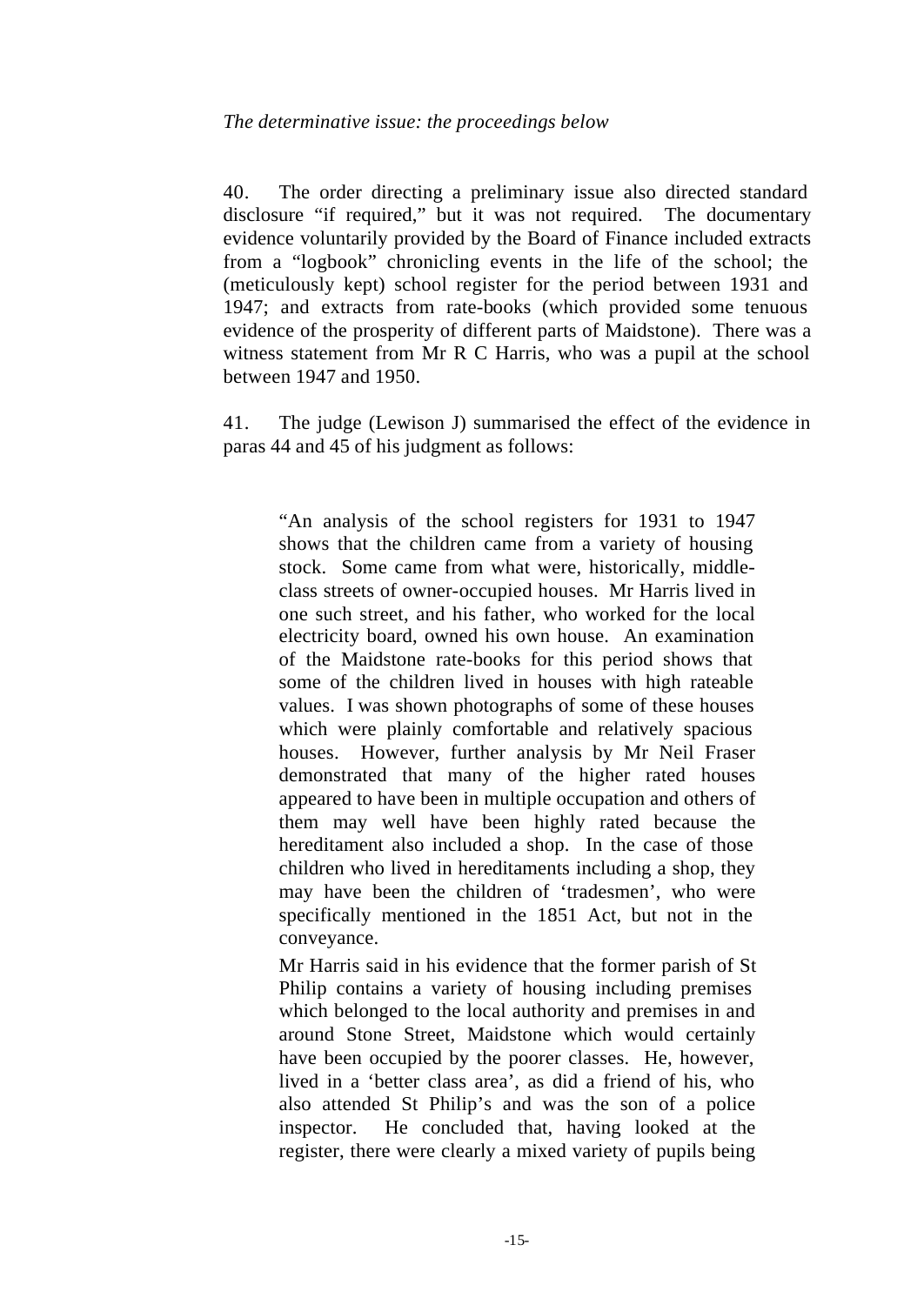admitted to the school, some from very obviously poor backgrounds but some clearly from a more wealthy area."

The judge's reference to the 1851 Act should, I think, have been to the School Sites Act 1852 (15 & 16 Vict, c 49) ("the 1852 Act"). There was a School Sites Act enacted in each of those years, but it was the 1852 Act which extended the permitted purposes to the "religious or educational training of the sons [but not, regrettably, the daughters] of yeomen or tradesmen." But the 1852 Act does not seem to have been mentioned in the Court of Appeal, and Mr Nugee QC (for the appellants) placed no reliance on it before your Lordships.

42. Neither side challenged the judge's findings of fact set out above. The dispute centres on four paragraphs later in his judgment, with which the Court of Appeal found fault. The judge was using "qualifying persons" to mean pupils who were (i) "of the labouring manufacturing or other poorer classes" and (ii) resident in the ecclesiastical district of St Philip. In the crucial passages he began by summarising the argument for the Board of Finance:

"66. Mr Chapman submits that that is not this case. In the present case there is no evidence that the trustees had an admissions policy that restricted admission to qualifying persons. So far as the evidence goes, the trustees never rejected any pupil either on the ground that he or she lived outside the ecclesiastical district or on the ground that he or she was not a member of the relevant social classes. The school was simply open to any child who wished to attend it. Once the school simply became part of the state education system it ceased to be used for the purpose specified in the conveyance.

67. In my judgment Mr Chapman is correct to submit that the way in which the school was run indicates that its purpose was to educate not merely qualifying persons, but others as well. In my judgment it was a breach of trust for the school to have adopted a policy of educating children who were mt resident in the ecclesiastical district of St Philip and who were not from the relevant social classes. Thus I do not accept Mr Nugee's submission that the school was not being used for a purpose other than that set out in the conveyance.

68. It is Mr Chapman's next step that I cannot take. Mr Chapman submits that the purpose for which the school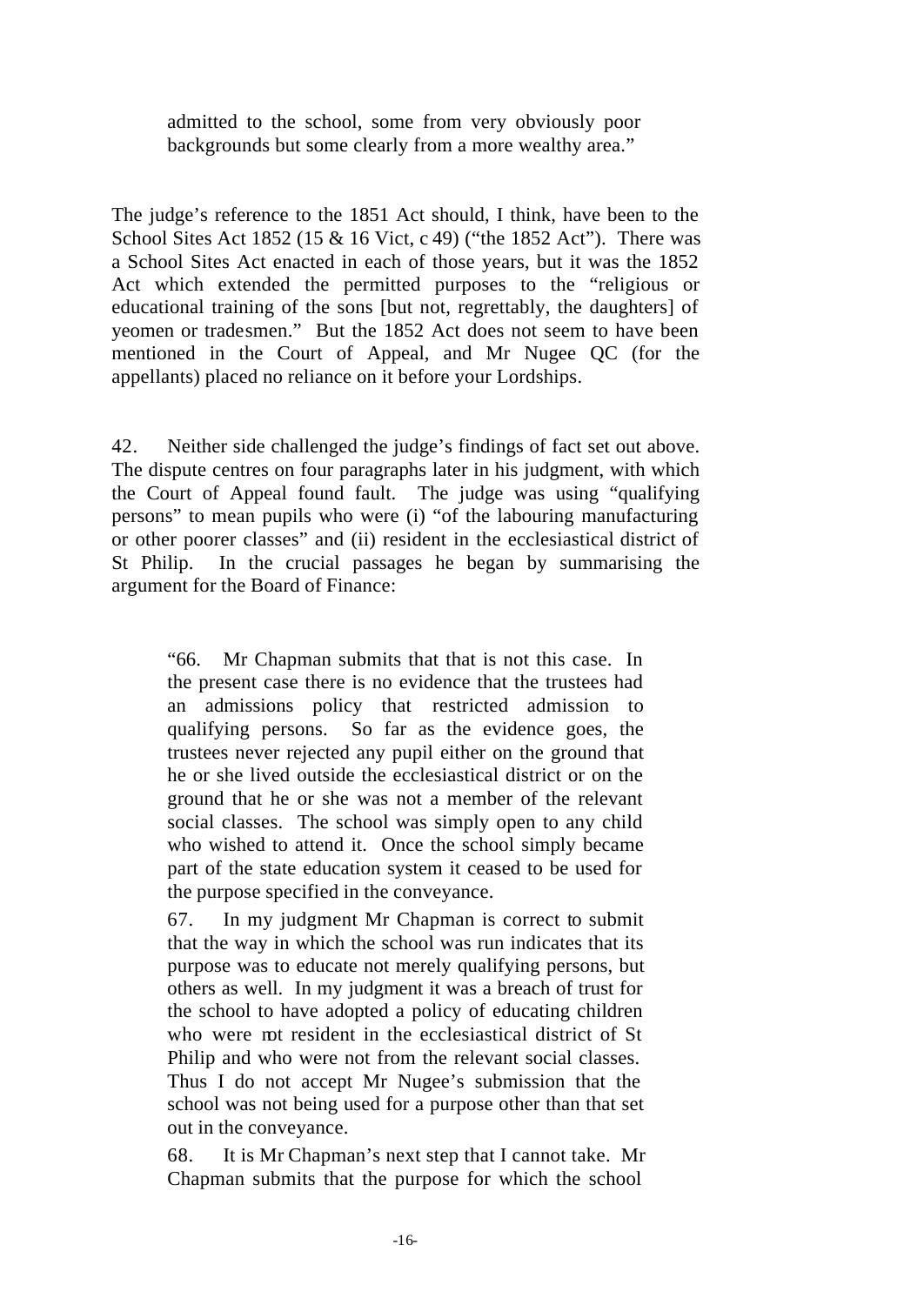was used was the education of all-comers and not for qualifying persons. That is a different purpose from the education of qualifying persons and hence use of the land for the purpose specified in the conveyance ceased (or perhaps never even began).

69. I do not characterise what happened in that way. If land is conveyed to be held on trust for purpose A and for no other purpose, and the trustees use the land for purpose A and also for purpose B, it seems to me that they are using it for two purposes, one of which is permitted by the trust and the other of which is not. What they have not done is to cease to use the land for purpose A merely because they are also using it for purpose B."

So the judge decided the preliminary issue in favour of the claimants.

43. The Court of Appeal reversed this decision. The main reasons are in the judgment of Arden LJ at paras 22-29 of her judgment; Potter LJ agreed with her; so did Wilson J, adding some further reasons of his own. Arden LJ took the judge to have found as a fact that the school had ceased to be used solely for the purposes set out in the trust deed. It had come to be used for a new and wider purpose, the provision of a school for all-comers (with no finding that priority was given to qualifying persons). The judge then, inconsistently with his own findings, treated the wider purpose as two separate purposes (his "purpose A" and "purpose B").

Arden LJ observed in para 24,

" … the fact that a breach or breaches of trust have occurred does not necessarily mean that the authorised purpose has ceased to be the purpose for which the school is used."

But she also observed in para 25,

"Nor do I accept the submission that the construction which I place on section 2 makes the trustees' title precarious. It simply means that the trustees must adhere to purposes permitted by the terms of the trust."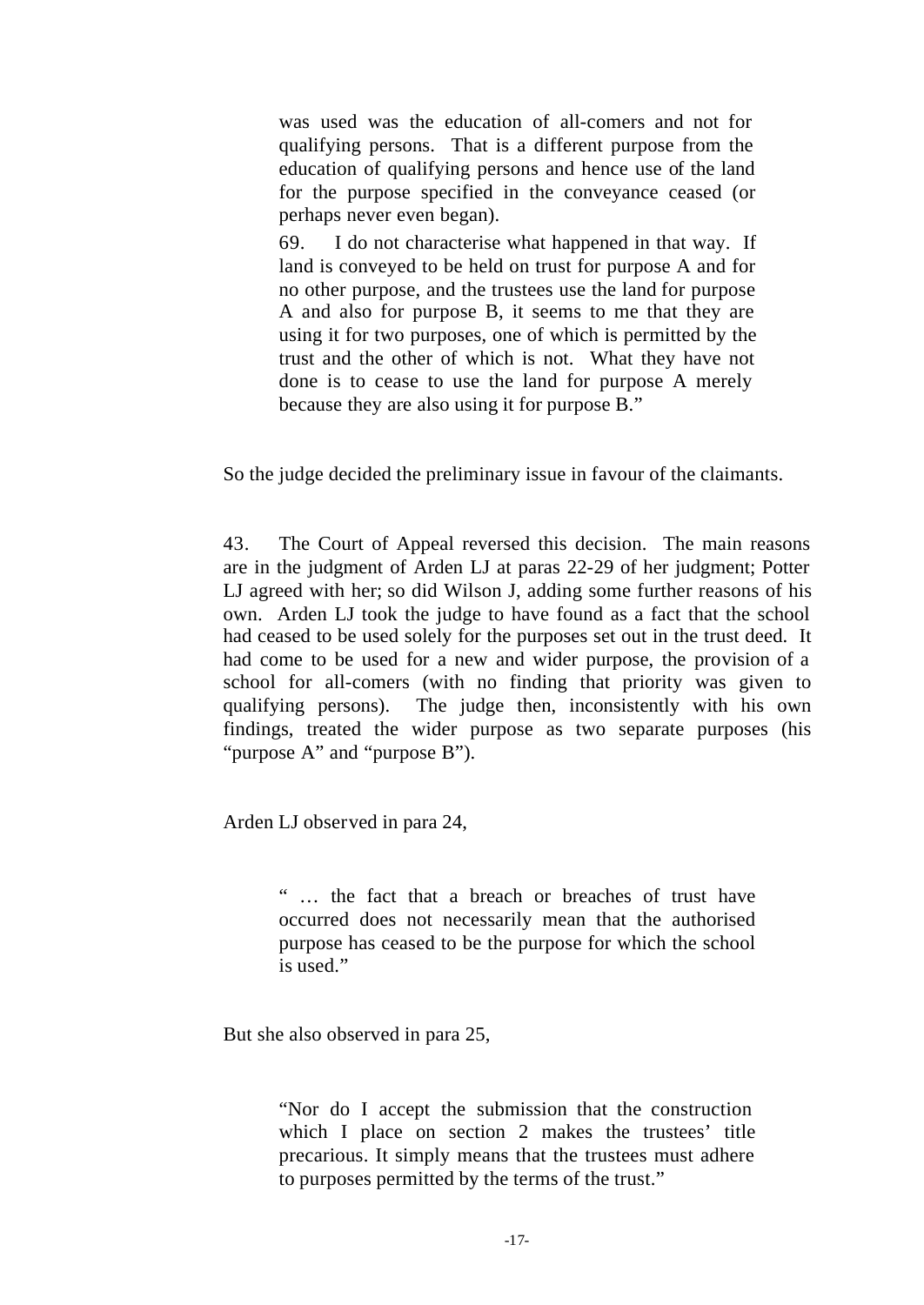Wilson J also attached importance (para 32) to the words "and for no other purpose". So the Court of Appeal allowed the appeal and declared that reverter occurred before 17 August 1975.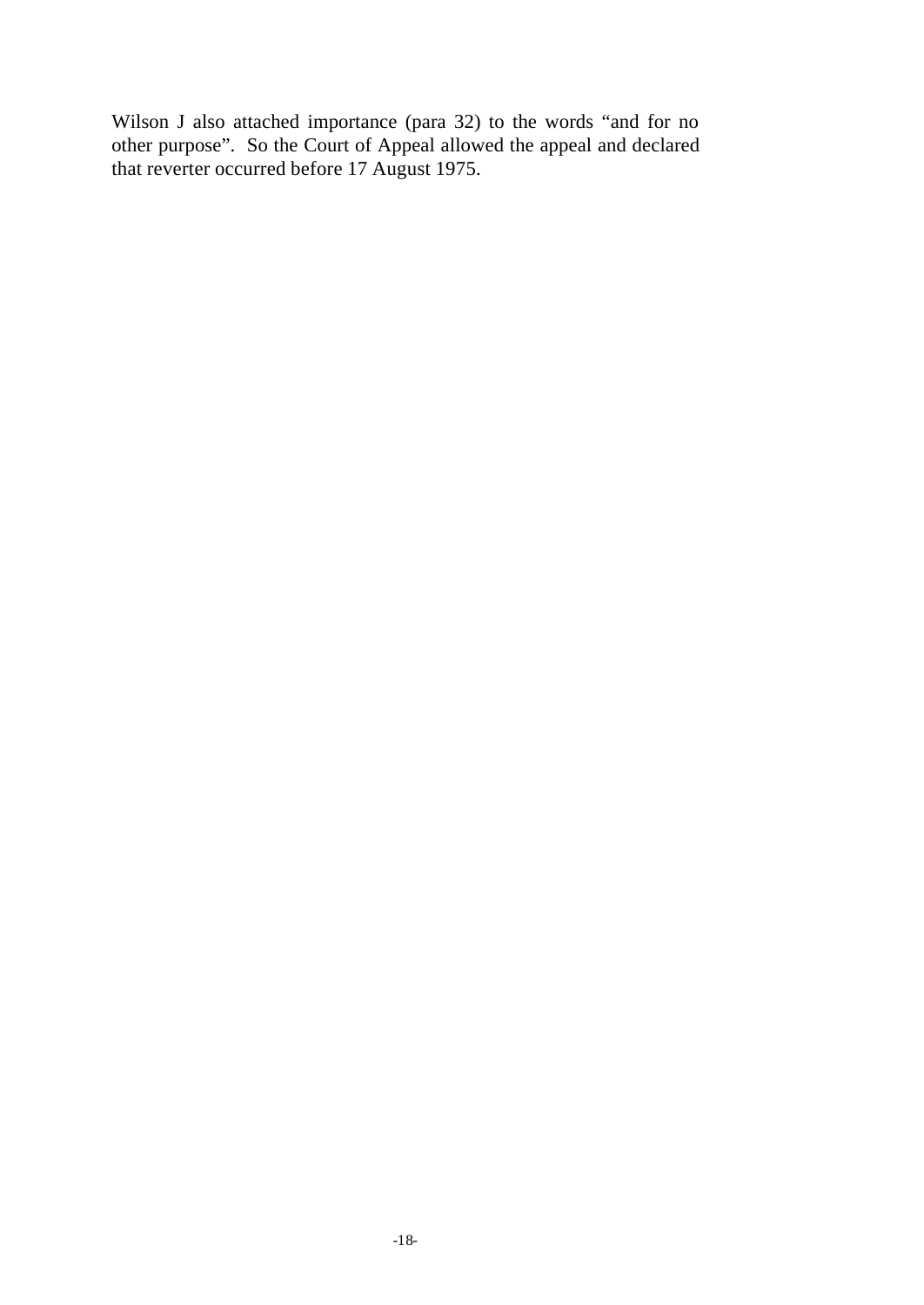44. My Lords, I cannot wholly accept the reasoning by which the judge proceeded from his undisputed findings of primary fact. But neither do I agree with the Court of Appeal's criticism of his reasoning. I do not think that the judge was entitled to infer, from the rather meagre evidence before him and the limited findings which he made on it, that the trustees of the school had an "all-comers" admissions policy and that the adoption of that policy amounted to a breach of trust. The school's committee of management might be expected to have kept minutes of their meetings recording any important policy decisions; none were produced and put in evidence by the Board of Finance, and it hardly lies in their mouths to ask the court to infer a breach of trust from a gap in their own evidence. There is no evidence that any fully qualified child was ever refused admission to the school as a result of an all-inclusive admissions policy. An equally probable explanation (and one which should be preferred in the absence of any evidence of breach of trust) is that the management committee recognised the need to keep up enrolment at the school, in order to maintain its financial viability, and accepted pupils from outside the geographical area of the ecclesiastical district, or from middle-class homes, so far as necessary to fill up numbers.

45. Such a course of action would not to my mind amount to the adoption of a new, unauthorised trust purpose. Neither section 2 of the 1841 Act nor the trust deed admits of very close linguistic analysis (the inter-relationship between the statute and the trust deed is something that I shall return to). But some general principles are clear. It is clear that both the statute and the trust deed were intended to set up arrangements capable of lasting for a very long time—potentially for ever. Both were intended to operate through the medium of a charitable trust. Charity law has for centuries required that a general charitable purpose (or intention) should be recognised and given effect to, even though some particular directions given by the charity's founder are (or become) impracticable: see for instance the explanation given by Buckley J in *In re Lysaght (deceased)* [1966] Ch 191, 201-202. It is also a well-established principle of trust law that any provision determining or divesting an estate "must be such that the Court can see from the beginning, precisely and distinctly, upon the happening of what event it was that the preceding vested estate was to determine" (Lord Cranworth in *Clavering v Ellison* (1859) 7 HLC 707, 725, cited in *Sifton v Sifton* [1938] AC 656, 670, and in *Clayton v Ramsden* [1943] AC 320, 326). As Mr Nugee put it in his written submissions, reverter is an event, not a process (and if it occurs, it is automatic and irrevocable.)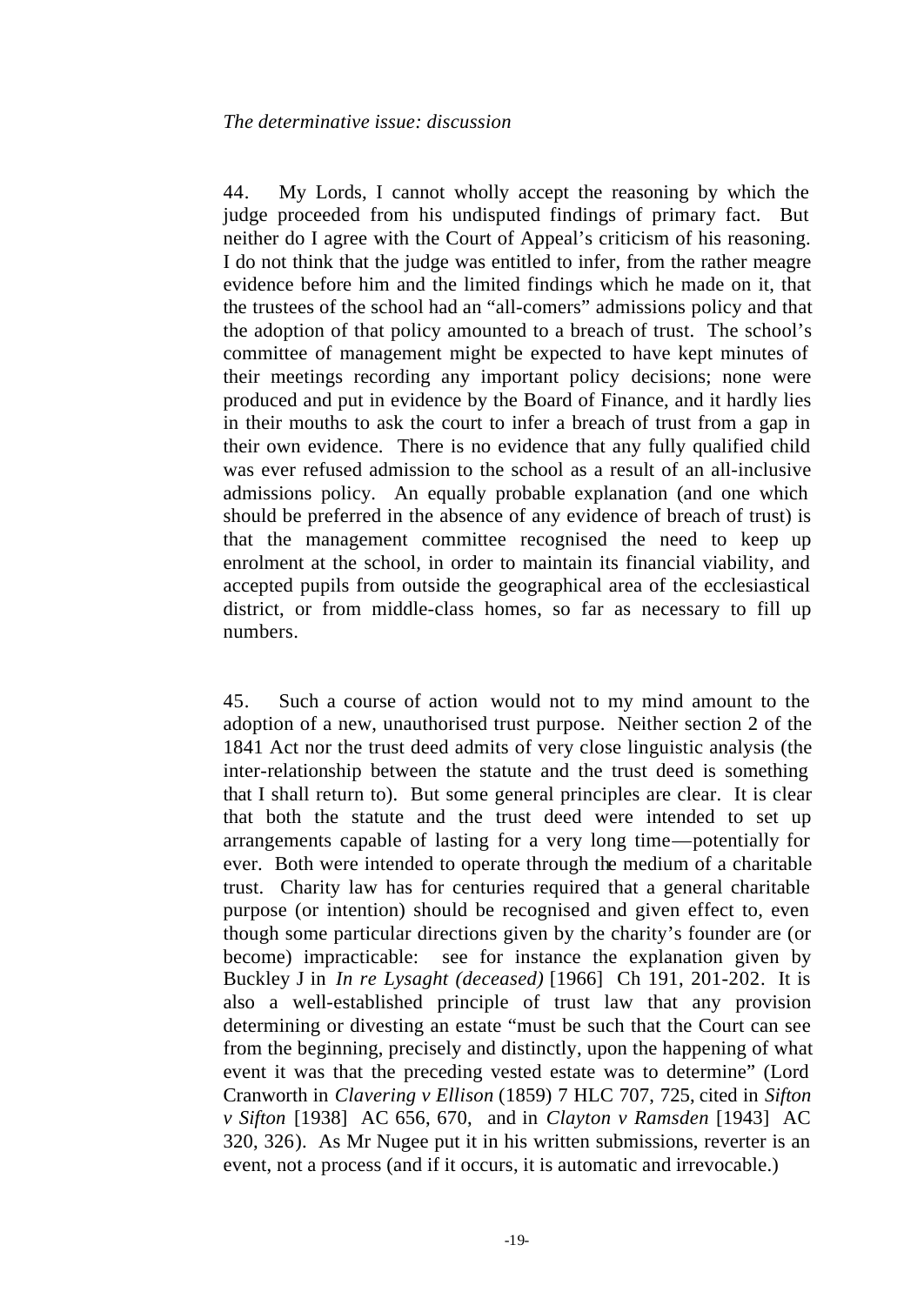46. All these considerations suggest that the court should take a broad and practical approach to the question whether a school has (in the words of the third proviso) ceased "to be used for the purposes in this Act mentioned" (and that it is not simply a coincidence that all the reported cases are concerned with schools which had closed permanently). The relevant statutory purpose was "the education of poor persons" (the school never gave up its Church of England connection, so I can for the present pass over the question of how significant that change would have been.) Mr Nugee in the course of his reply (which was all the more effective for its brevity) posed the question which might have been put to the school managers (around the middle of the  $20<sup>th</sup>$  century or at any time up to 1975), "Are you still providing education for the poor of the parish?" To my mind that question could only have received an affirmative answer, and that is determinative of this appeal.

#### *The further issue: statutory purposes or trust purposes?*

47. That is sufficient to dispose of this appeal. But the House also had the benefit of written and oral submissions on a further issue, which was (as it happens) raised between the same parties in separate proceedings about another school, at Chartham in Kent. Those proceedings reached the Court of Appeal: see *Fraser v Canterbury Diocesan Board of Finance* [2001] Ch 669 ("*Fraser (No 1)*"). They were deciding in favour of the Board of Finance and there was no further appeal. The judgment of your Lordships' House in the present appeal cannot alter the outcome of *Fraser No 1*. But it may be that this House will never again have to consider the 1841 Act, and it may be many years before it comes before the new Supreme Court. For that reason I think that the House should take this opportunity of achieving some further clarification of this obscure area of the law.

48. *Fraser No. 1* was a case where a grant was made under the 1841 Act in 1872 (that is, after the coming into force of the 1870 Act) and the school had in 1874 been transferred to a school board under section 23 of the 1870 Act. The school closed permanently in 1992. The issue was whether reverter had occurred in 1874, with the result that the claim of those interested under the reverter had long since become statute barred. The original grant under the 1841 Act followed the National Society standard form, and so was very similar to the grant relating to St Philip's School at Maidstone.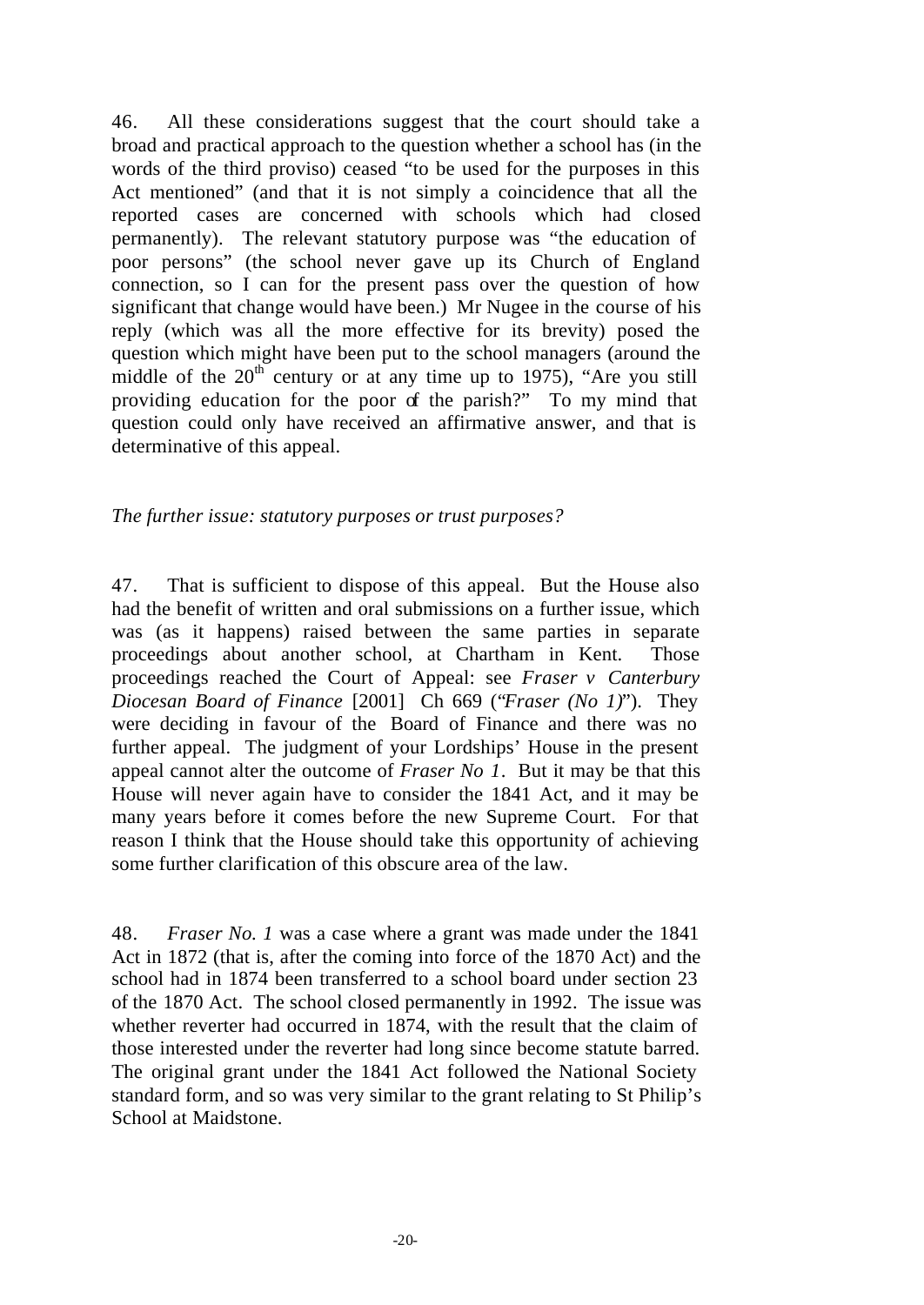49. Whether a reverter had occurred in 1874 depended on whether (in the words of the third proviso to section 2 of the 1841 Act) the land had "ceas[ed] to be used for the purposes in this Act mentioned." The land had continued to be used as a school until 1992, but as long ago as 1874 it had ceased to be a school run in accordance with the principles of the National Society and the established church—as Mummery LJ put it, in delivering the judgment of the Court of Appeal ([2001] Ch 669, 675, para 6), it had "lost its essentially Church of England character."

50. The Court of Appeal, upholding the deputy judge, held that reverter had occurred in 1874. Mummery LJ reasoned as follows (p 681, paras 30 and 31):

"As already explained the purpose of the 1841 Act was to reform certain aspects of the law of real property so as to facilitate and encourage grants of land as school sites. In order to come within the Act the grant has to be for one or more of the three purposes mentioned in section 2, ie for the education of poor persons, or for the residence of a schoolmaster or schoolmistress, or otherwise for the purposes of the education of such poor persons in religious and useful knowledge. But the Act does not expressly or impliedly require the grant either to be for all of those purposes or to be for purposes expressed in those very words. The grantor, like any other benefactor of charity, is allowed freedom of choice as to the precise object of his bounty, so long as his stated purpose is within the scope of one or more of the purposes mentioned in section 2.

The purposes chosen by [the grantor] were within the limits of the third purpose allowed by section 2. The purposes specified in the 1872 conveyance followed a model deed of the National Society, one of the principal pressure groups in the 1830s for the school sites legislation. The correct approach is to ask whether the school ceased to be used for those purposes and, if so, when."

In reaching this conclusion the Court of Appeal approved and followed two first-instance decisions, one by Warrington J in *Attorney General v Shadwell* [1910] 1 Ch 92 and the other by Rimer J in *Habermehl v Attorney General* [1996] EGCS 148. It is therefore necessary to examine those cases.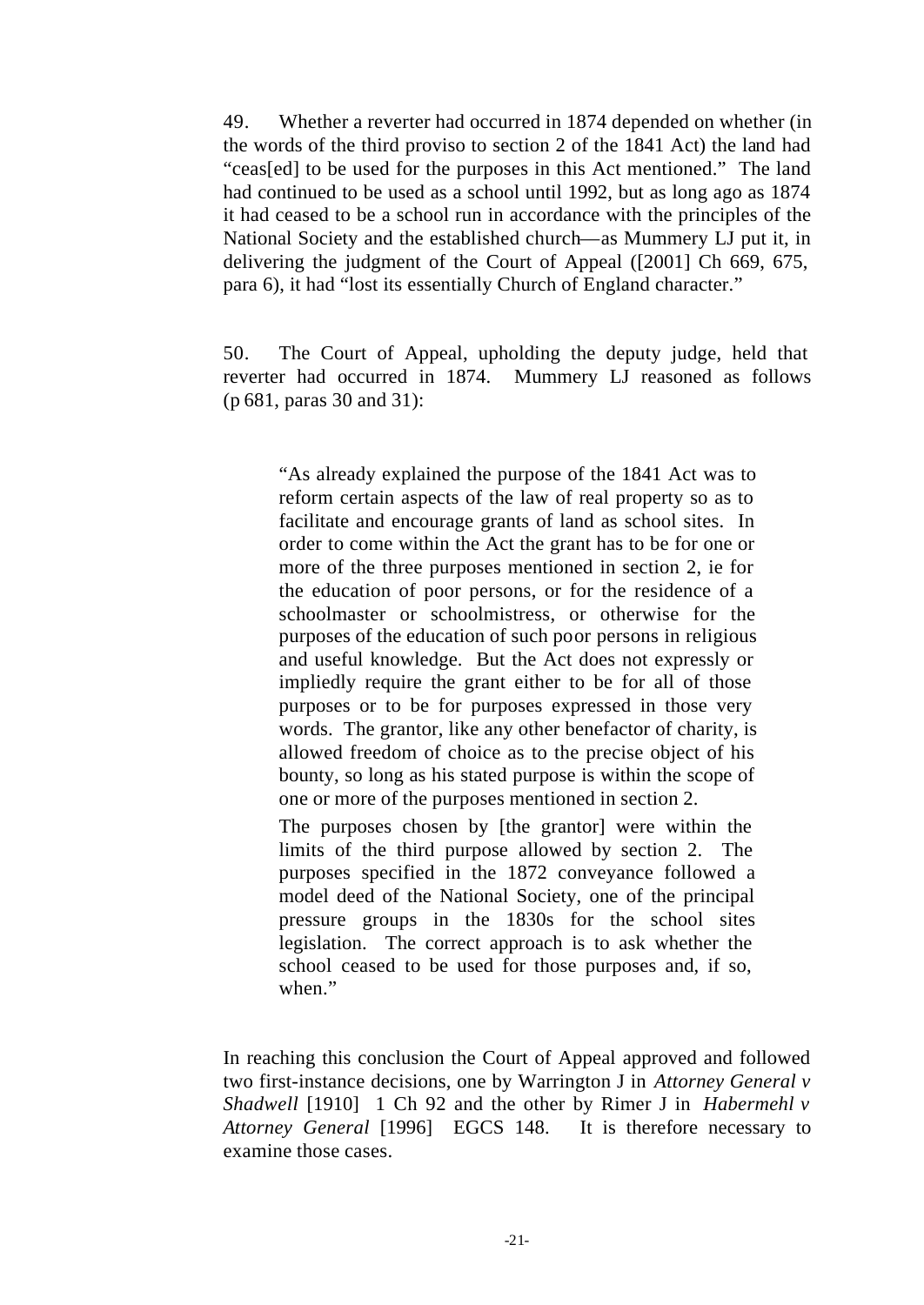51. In *Attorney General v Shadwell* a grant under the 1841 Act in the National Society's standard form had been made in 1868 for a school at Northolt with (as Warrington J said at [1910] 1 Ch 92, 94) "elaborate provisions intended to secure what I may call the Church of England character of the school." The school was run on that basis (though latterly, it seems, as a maintained public elementary school) until 1907, when the local education authority opened a provided school on a different site. The church school then ceased to be used except for weekly use as a Sunday school, and the first defendant (a party to the original grant) claimed that reverter had taken place when the school ceased to be used during the week. He argued that the use of the premises as a Sunday school was not one of the trusts or objects of the grant, but was only a power which continued as long as the main purpose continued.

52. Warrington J accepted this argument. He said at p99:

"I think you must read 'the purposes in this Act mentioned' as meaning such of those purposes as are applicable to the case in question, namely, the purposes to which the land was devoted by the grantor. Now to what purpose was the land devoted in the present case? There can, I think, be only one answer to that question—to the purpose of a day school for the education of the poor, to be conducted according to the principles and in furtherance of the ends of the National Society. The mere holding of a Sunday school does not fulfil that purpose."

He held, therefore, that reverter had occurred.

53. Mr Nugee accepted the correctness of that decision, but submitted that it had been misunderstood or misapplied in later cases. What Warrington J was saying, Mr Nugee submitted, was that if land was granted for the first statutory purpose (the education of the poor) an ancillary power to run a Sunday school could not be elevated (as the Attorney General had argued) into a trust for the third statutory purpose.

54. The first case in which *Attorney General v Shadwell* [1910] 1 Ch 92 was followed was *Habermehl v Attorney General* [1996] EGCS 148, a decision of Rimer J concerning a school at Kempston, Bedfordshire. In that case a grant under the 1841 Act was made in 1854 in what has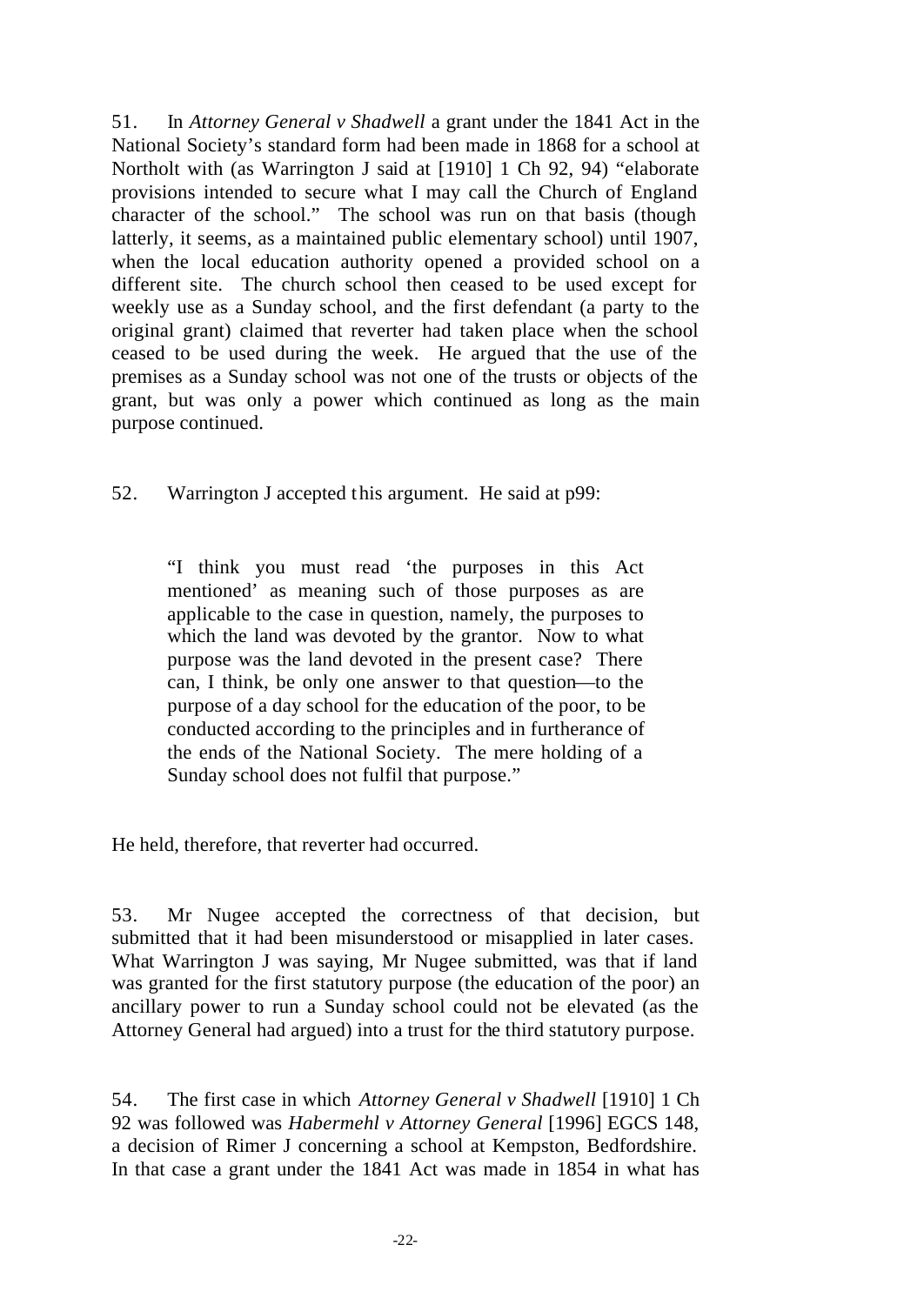now become familiar as the National Society standard form. There were two later grants of adjoining land on the same trusts. In 1876 the school managers agreed to let the school to the local school board. The effect of this was that the school became a "provided" school to which section 14 of the 1870 Act (prohibiting religious instruction or observance of a denominational character) applied. The school was burned down in 1975 and never reopened. The dispute was as to the beneficial ownership of the insurance money and the vacant site.

55. The Attorney General's counsel argued that reverter had occurred in 1876, and that the charity trustees had long since acquired a title by adverse possession. The Official Solicitor (representing unascertained claimants under a reverter) argued that reverter occurred no earlier than the fire in 1975. Rimer J quoted at some length from the judgment in *Attorney General v Shadwell,* including the passage which I have set out. He concluded that the principle of the decision was that the statutory purposes referred to in the third proviso to section 2 of the 1841 Act meant "the purposes to which the land was devoted by the grantor." He concluded that the question which he had to answer was

" … whether the loss of the school's Church of England character upon its becoming a provided school in 1876 was a change which meant that the land was no longer being used for the substantive purposes for which it had been devoted by its grantors."

He answered that question by accepting the submission made on behalf of the Attorney General, that after 1876 the purposes of the grant were no longer being fulfilled, and so reverter occurred.

56. I accept Mr Nugee's submission that *Attorney General v Shadwell* was rightly decided, but that Rimer J mistook its real significance. Rimer J's error was (if I may respectfully say so) one to which Warrington J had to some extent contributed, because he did include "the principles and … the ends of the National Society" in his statement of the primary trust. But there had been no interruption of the Church of England connection in *Attorney General v Shadwell*; on the contrary, the religious instruction and observance at the Sunday school had taken over as the only surviving activity; and as was pointed out by counsel arguing for reverter ([1910] 1 Ch 92, 96) the 1841 Act was intended to promote education, not religion. So the breaking of a Church of England connection was simply not an issue in the case.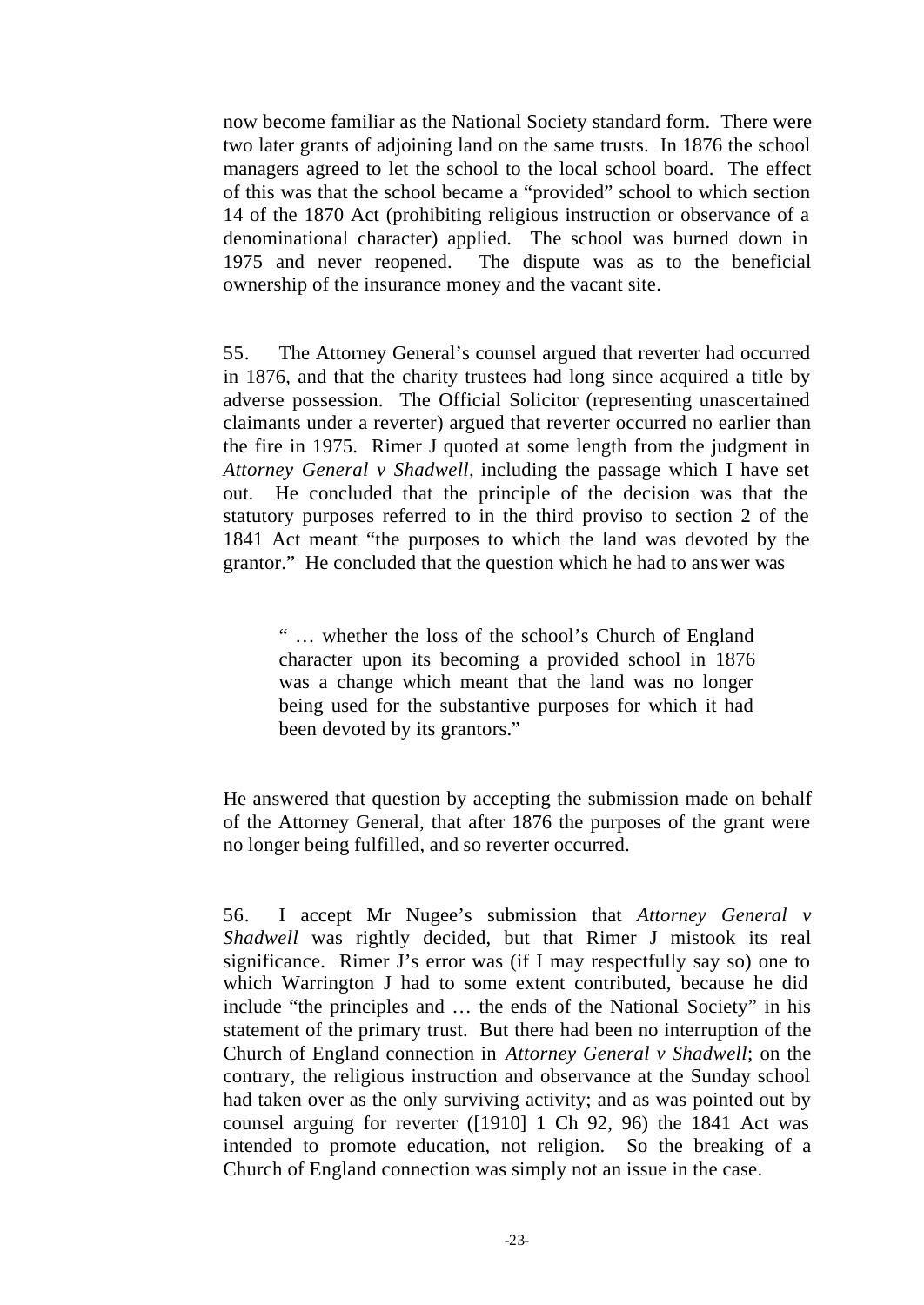57. The real principle in *Attorney General v Shadwell* is that there must be a cesser of a relevant statutory purpose, which is to be identified by looking at the terms of the grant. The case does not establish that the terms of the grant (if relatively narrow and detailed) cut down the breadth and simplicity of the statutory purpose (with the result that a reverter is more likely to occur). Such a conclusion would be contrary to the views of the majority of the Court of Appeal in *Attorney General v Price* [1912] 1 Ch 667 (and it is to be noted that Buckley LJ differed only as to the terms of the proposed scheme). This decision's authority is reduced both by the non-joinder of persons interested under a possible reverter and by this House having discharged the Court of Appeal's order as part of a compromise (see [1914] AC 20). But at the least it shows that there is nothing in the 1841 Act that automatically excludes the possibility of a cy-pres scheme.

58. In *Fraser No. 1* the Court of Appeal mistook the significance of *Attorney General v Shadwell* in the same way as the judge had in *Habermehl v Attorney General.* I have already set out paras 30 and 31 of the judgment of the court. It is entirely correct that the 1841 Act

" … does not expressly or impliedly require the grant either to be for all of those purposes or to be for purposes expressed in those very words. The grantor, like any other benefactor of charity, is allowed freedom of choice as to the precise object of his bounty, so long as his stated purpose is within the scope of one or more of the purposes mentioned in section 2."

But if the grantor's stated purposes are narrower and more detailed and elaborate than the statutory purposes, non-compliance with them (in particular, by severance of a Church of England connection) will not necessarily result in the cessation of the statutory purposes, and consequential reverter. Reverter (after 1987, in equity) will occur only if the relevant statutory purpose is no longer being carried out. The first statutory purpose in section 2 is consistent with wholly secular (that is, non-religious) education, even if a grantor has made an express declaration that the school is to be run as a Church of England school. The third statutory purpose in section 2 cannot be used to alter the character of a grant which falls squarely within the first purpose.

59. For these reasons I consider that *Habermehl v Attorney General* and *Fraser No. 1* were wrongly decided. But that conclusion does not